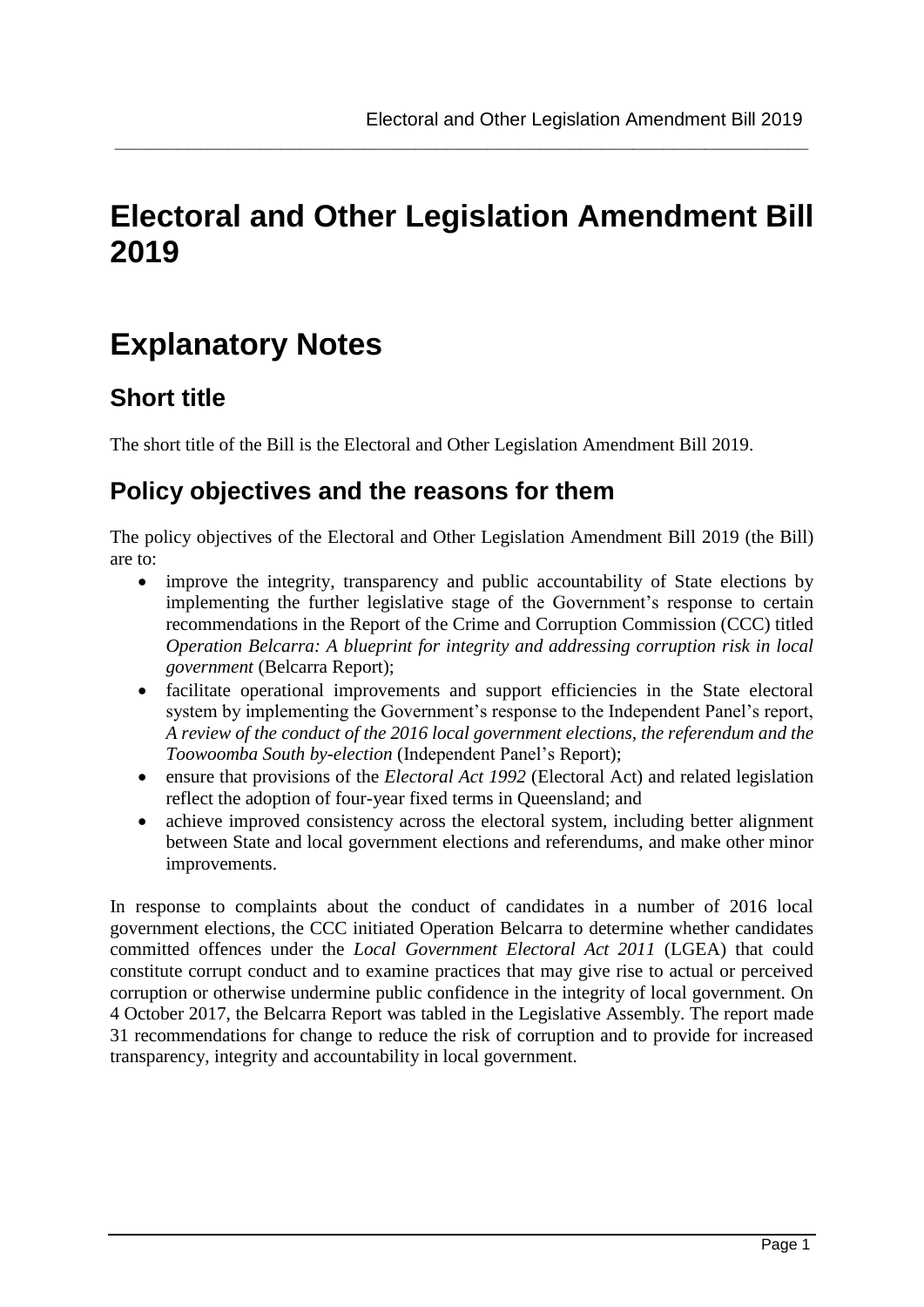On 10 October 2017, the Government response to the Belcarra Report was tabled, which supported, or supported in principle, the recommendations. The Bill implements, in part, a further legislative stage of reforms in response to the Belcarra Report in relation to the State electoral system. This adds to those implemented by the *Local Government Electoral (Implementing Stage 1 of Belcarra) and Other Legislation Amendment Act 2018*, assented to on 21 May 2018.

**\_\_\_\_\_\_\_\_\_\_\_\_\_\_\_\_\_\_\_\_\_\_\_\_\_\_\_\_\_\_\_\_\_\_\_\_\_\_\_\_\_\_\_\_\_\_\_\_\_\_\_\_\_\_\_\_\_\_\_\_\_\_**

In October 2016, an independent panel was appointed to undertake an inquiry into the conduct by the Electoral Commission Queensland (ECQ) of the 2016 Local Government elections, the referendum on four-year fixed terms and the by-election for the State seat of Toowoomba South. The resulting Independent Panel's Report was tabled in the Legislative Assembly on 15 June 2017, along with the Queensland Government response. The report made 74 recommendations, a number of which were of a policy and legislative nature including improved processes concerning postal voting and consideration of amendments to the Electoral Act and the LGEA to achieve a greater level of consistency. The Bill implements certain recommendations for which amendments to legislation are necessary.

On 2 December 2015, the Electoral (Constitutional) Amendment Bill 2015 was introduced by the then Shadow Attorney-General, Mr Ian Walker MP, but lapsed with the calling of the last general State election on 29 October 2017. The objective of the Bill was to align those provisions in the Electoral Act for the calling of elections with the changes made by the *Constitution (Fixed Term Parliament) Act 2015* (Fixed Term Act) to introduce four-year fixed terms. The Bill incorporates amendments based on the lapsed Bill to achieve alignment.

## **Achievement of policy objectives**

The Bill will improve the integrity, transparency and public accountability of State elections by:

- expanding the ECQ's statutory functions to include administering and promoting compliance with the election funding and financial disclosure provisions of the Electoral Act and the corresponding provisions of the LGEA (recommendation 31 of the Belcarra Report);
- placing an obligation on donors to notify a recipient of the true source of a gift (recommendation 6 of the Belcarra Report);
- amending and introducing new offence and penalty provisions within the Electoral Act to improve consistency with the LGEA and the *Referendums Act 1997* (the Referendums Act) to support compliance (recommendation 30 of the Belcarra Report); and
- increasing the period over which funding and disclosure prosecutions can be brought from three years to four years from commission of the offence.

The Bill will make operational improvements and support efficiencies in the State electoral system by:

 enabling the ECQ (rather than the Governor in Council) to appoint returning officers and assistant returning officers, consistent with the approach under the LGEA (recommendation 4 of the Independent Panel's Report);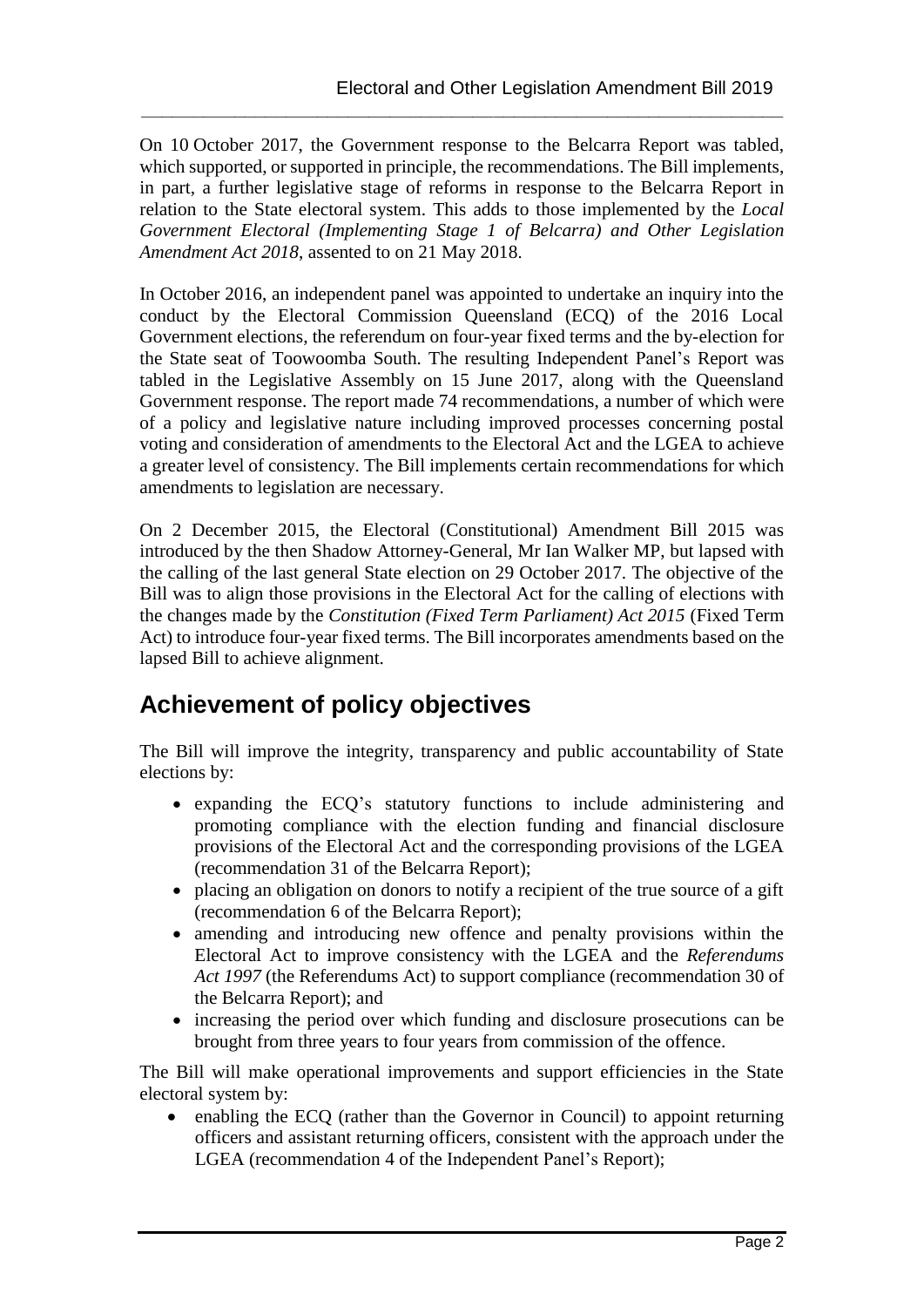moving the deadline for postal vote applications to be submitted to the ECQ to no later than 12 days prior to the election (i.e. by 7pm on the Monday two weeks prior to polling day) as a consequence of changes to the frequency and reliability of postal services and to ensure that postal ballots applied for can realistically be delivered to voters prior to polling day (recommendations 41, 43, and item 13 of recommendation 74 of the Independent Panel's Report);

**\_\_\_\_\_\_\_\_\_\_\_\_\_\_\_\_\_\_\_\_\_\_\_\_\_\_\_\_\_\_\_\_\_\_\_\_\_\_\_\_\_\_\_\_\_\_\_\_\_\_\_\_\_\_\_\_\_\_\_\_\_\_**

- allowing the preliminary processing of declaration envelopes for postal votes to commence before polling day to allow such ballot papers to be included in the preliminary count and allow the ECQ to better disperse its workload over the election period (recommendation 61 and item 11 of recommendation 74 of the Independent Panel's Report). However, preliminary processing will not be permitted on polling day so that ECQ staff can focus on the conduct of the poll;
- enabling the ECQ to issue replacement ballot papers on polling day if they are spoilt, and replacement lost or spoilt postal ballot papers accompanied by a declaration by the elector (item 2 of recommendation 74 of the Independent Panel's Report);
- removing the requirement for polling booths, pre-poll centres and mobile polling booths to be notified in the gazette and instead allowing them to be notified on the ECQ website and as considered appropriate by the ECQ (item 3 of recommendation 74 of the Independent Panel's Report);
- enabling candidates to make their nomination payments by cash, cheque or electronic payment methods to minimise transaction costs and risks of fraud and achieve procedural efficiencies (item 9 of recommendation 74 of the Independent Panel's Report);
- adjusting the timeframes for retention of election papers and financial records by the ECQ (items 4 and 5 of recommendation 74 of the Independent Panel's Report);
- abolishing the requirement for each ballot paper to be attached to a butt that has a unique number for the electoral district to reduce excess printing costs with no corresponding security advantage (item 12 of recommendation 74 of the Independent Panel's report); and
- enabling absentee voters to be marked off the electoral roll at the polling booth and issued with an ordinary vote, to make voting faster and easier for absentee voters and achieve efficiencies for the ECQ (item 14 of recommendation 74 of the Independent Panel's Report).

The Bill will ensure that provisions of the Electoral Act and other legislation reflect the adoption of four-year fixed parliamentary terms in Queensland, and make related amendments, by:

- amending the Electoral Act, *Acts Interpretation Act 1954* and *Parliament of Queensland Act 2001* to align with changes made by the Fixed Term Act;
- varying those provisions around electoral redistributions to reflect four-year fixed terms and to provide that a redistribution does not affect a by-election before the Legislative Assembly is next dissolved or expired;
- amending the disclosure periods applying to candidates to reflect four-year fixed terms; and
- providing discretion for the Speaker of the House or the Governor to not fill a vacancy in the Legislative Assembly in the last three months before dissolution day.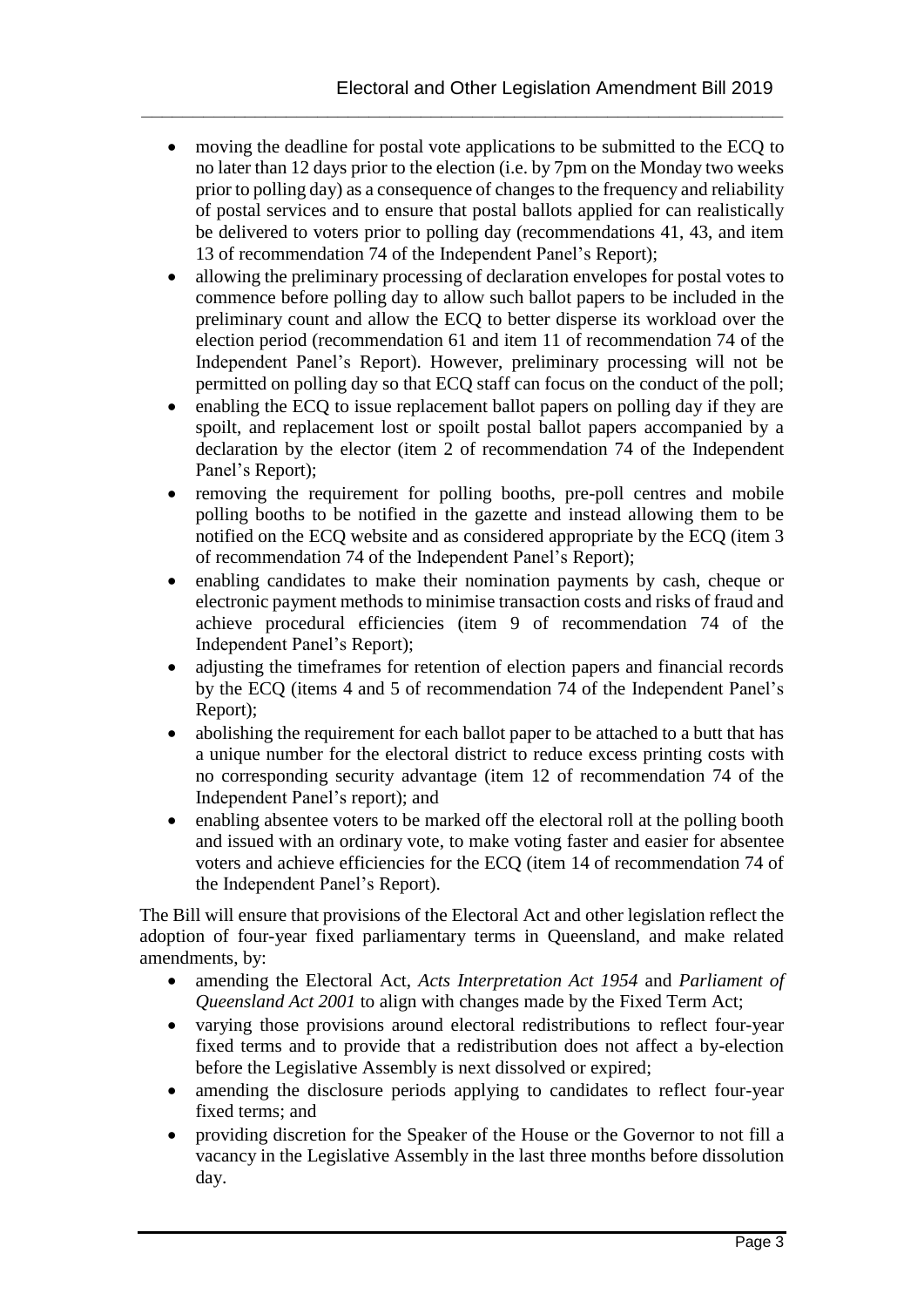The Bill will improve consistency across the electoral system and make other minor improvements by:

**\_\_\_\_\_\_\_\_\_\_\_\_\_\_\_\_\_\_\_\_\_\_\_\_\_\_\_\_\_\_\_\_\_\_\_\_\_\_\_\_\_\_\_\_\_\_\_\_\_\_\_\_\_\_\_\_\_\_\_\_\_\_**

- aligning Queensland's position on prisoner voting with the Commonwealth position post the High Court decision in *Roach v Electoral Commission* [2007] HCA 43;
- providing for the online publication of all returns consistent with ECQ practice (whilst also ensuring that certain information can be withheld for privacy or other reasons by way of regulation);
- requiring the ECQ to publish election information in relation to first preference votes and the distribution of preferences, and provide elector information to a registered political party or independent member on request for a purpose related to an election;
- ensuring that prescribed entities receiving electoral roll information for a prescribed purpose are empowered to use that information for that purpose;
- allowing the returning officer to temporarily suspend polling at a polling booth for up to four hours in the case of an emergency that will temporarily interrupt or obstruct the taking of the poll, including a serious threat of a riot or open violence, or a serious risk to the health and safety of persons at the polling booth or other emergency;
- expanding the types of emergencies for which a poll may be adjourned; and
- making amendments to the Referendums Act to align with the Electoral Act.

In accordance with section 4A of the *Constitution of Queensland 2001*, the Bill is required to be passed by an absolute majority of the Legislative Assembly. This is due to the inclusion of amendments in the Bill which provide discretion for the Governor or Speaker to not issue a writ for a by-election in the three months before dissolution day.

## **Alternative ways of achieving policy objectives**

There is no alternative method of achieving the policy objectives as the objectives require amendment of existing legislation.

## **Estimated cost for government implementation**

The State Government will incur an additional cost in the implementation of the measures contained in the Bill. Funding for the ECQ to administer these measures will be determined through normal budgetary processes.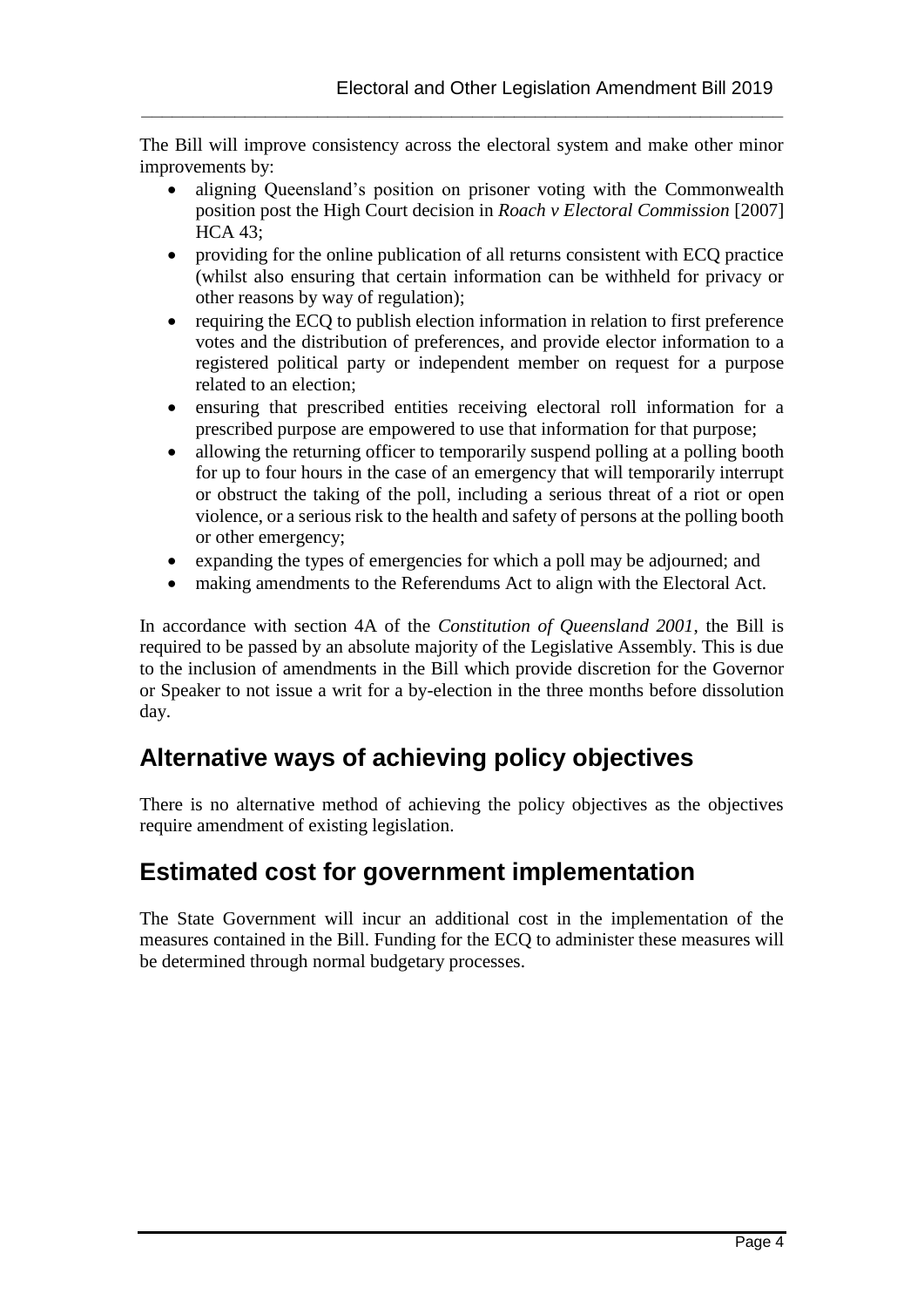## **Consistency with fundamental legislative principles**

Potential breaches of the fundamental legislative principles (FLPs) set out in the *Legislative Standards Act 1992* are addressed below.

**\_\_\_\_\_\_\_\_\_\_\_\_\_\_\_\_\_\_\_\_\_\_\_\_\_\_\_\_\_\_\_\_\_\_\_\_\_\_\_\_\_\_\_\_\_\_\_\_\_\_\_\_\_\_\_\_\_\_\_\_\_\_**

#### Returning officers and assistant returning officers – termination of appointments

Returning officers or assistant returning officers (the officers) are currently appointed by the Governor in Council pursuant to section 31 or 32 of the Electoral Act. The appointments do not have an end date and are usually terminated by the Governor in Council at the same time that the new appointments are made. The officers typically carry out their functions in a six week election period, over which they are remunerated. For the remainder of their appointment, they do not receive remuneration.

The Bill provides for these roles to be filled by the ECQ instead of the Governor in Council and terminates existing appointments. Clause 73 (new section 429) of the Bill could potentially be inconsistent with the fundamental legislative principle that legislation should not adversely affect the rights and liberties of individuals. However, the termination will have no practical effect given incumbents are appointed on the understanding that fresh appointments would be made before commencement of the next election.

#### Prisoner voting

Under section 106 of the Electoral Act, a person who is serving a sentence of imprisonment is not entitled to vote at an election for an electoral district. This aligns with the position under the *Commonwealth Electoral Act 1918* prior to the High Court decision in *Roach v Electoral Commission* [2007] HCA 43 which found the previous corresponding Commonwealth provision invalid because it cast the net of disqualification too widely without regard to the culpability of the offender. Clause 27 amends section 106 to provide that only persons serving a sentence of three years or longer are disqualified from voting. This is potentially inconsistent with the fundamental legislative principle that legislation should not adversely affect the rights and liberties of individuals. However, the Bill moderates the current position in favour of a broad class of prisoners, aligns with the current Commonwealth position and has regard to the culpability of a person's offending in disqualifying them from voting.

Clause 34 of the Bill amends section 115 of the Electoral Act to provide that persons in detention (which includes those held on remand and those who are sentenced to a term of imprisonment) must vote by way of postal voting. These amendments could potentially be inconsistent with the fundamental legislative principle that legislation should not adversely affect the rights and liberties of individuals. The amendment reflects operational considerations and current practice for prisoners who are eligible to vote.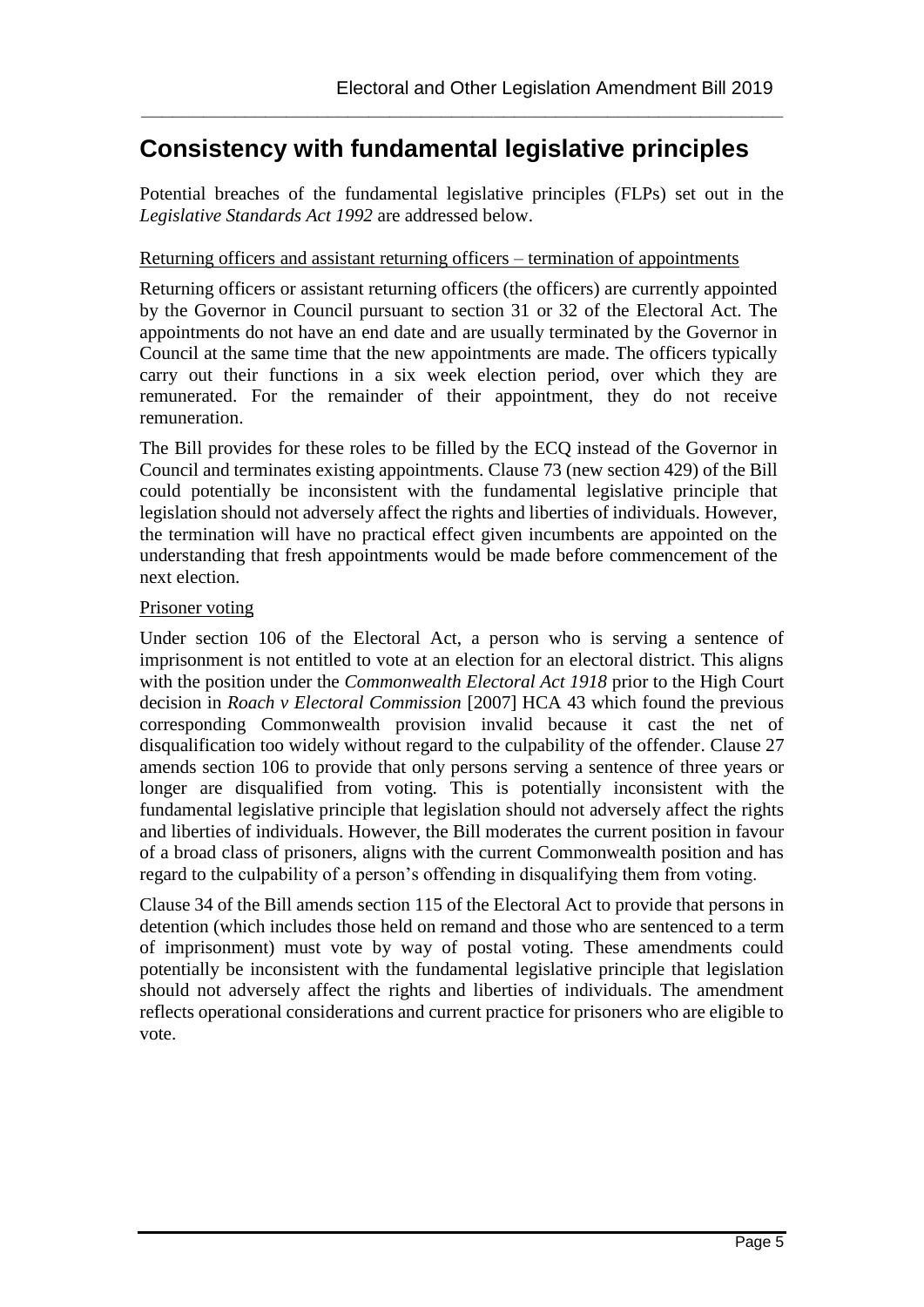## Prescribed procedures for counting of absentee votes

Clause 46 of the Bill inserts new section 130A in the Electoral Act, and clause 101 inserts new section 41A in the Referendums Act*.* The clauses contain a delegation of legislative power by requiring the ECQ to make procedures about how absentee votes are to be counted. The amendment could potentially be inconsistent with the fundamental legislative principle that legislation only allows the delegation of legislative power in appropriate cases. The delegation of legislative power in this instance is necessary given the detailed operational considerations. The delegation of legislative power has been mitigated by clearly setting out in the section the subject matter for the procedures and providing that the procedures do not take effect until approved by regulation and must be tabled in the Legislative Assembly with the regulation and published on the ECQ website.

**\_\_\_\_\_\_\_\_\_\_\_\_\_\_\_\_\_\_\_\_\_\_\_\_\_\_\_\_\_\_\_\_\_\_\_\_\_\_\_\_\_\_\_\_\_\_\_\_\_\_\_\_\_\_\_\_\_\_\_\_\_\_**

## ECQ to provide electoral information

Clause 47 inserts new section 133A in the Electoral Act which provides that the ECQ must:

- publish information about first preference votes and the distribution of votes; and
- give a registered political party or an independent member elector information (that is, names and addresses; method of voting; and in some instances, location of voting) on request.

The proposal is potentially inconsistent with the fundamental legislative principle that legislation should not adversely affect rights and liberties by allowing political parties and independent members increased access to the personal information of voters. Making this information available will assist the analysis of the demographics and patterns of voting at polling booths and changes in those demographics and patterns over time. It will also assist in communicating relevant information to electors (for example, where the location of polling booths change between elections). The information will also assist political participants to communicate with electors.

The provision is also consistent with the approach in New South Wales, Victoria and the Commonwealth. As an additional safeguard, the related offence provision is cast broadly providing that a person must not use, disclose to another or allow another person to access elector information unless the use, disclosure or giving of access is for a purpose related to an election.

#### Misuse of restricted information

Clause 50 amends section 177 to expand "permitted purposes" in which a person may use information obtained from the electoral roll under section 61 to include a purpose prescribed under relevant regulation made under section 61(2). This is potentially inconsistent with the fundamental legislative principles that legislation should not adversely affect the rights and liberties of individuals, and have sufficient regard to the institution of Parliament.

The Electoral Act currently provides that a regulation may prescribe persons or organisations to whom the ECQ can give a copy of electoral roll information and the circumstances in which the information may be given. The information that can be provided is limited to the publicly available part of the electoral roll.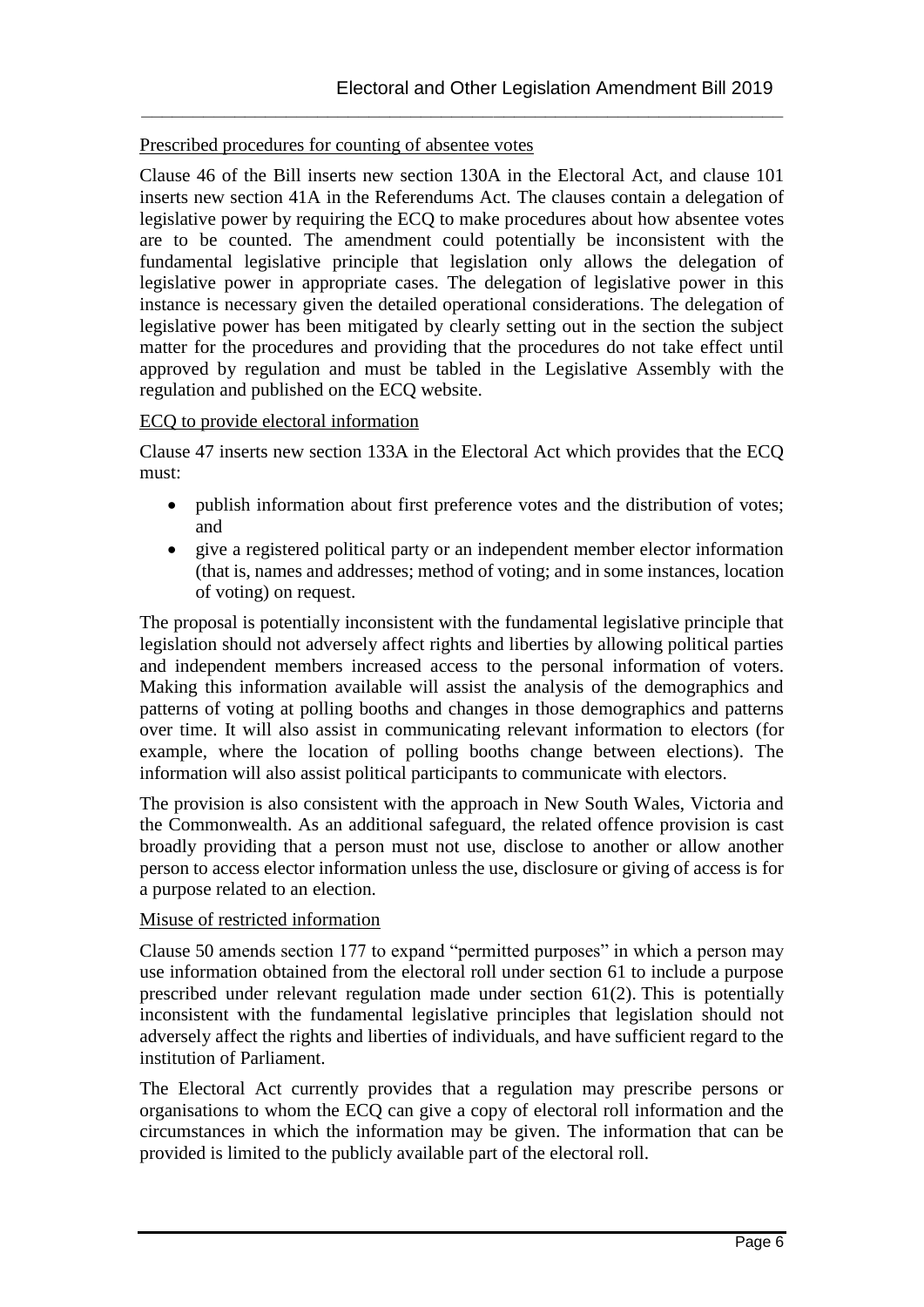While currently no persons or organisations are prescribed as recipients of electoral roll information, the amendment will ensure that any persons or organisations prescribed in the future are able to use that information for any prescribed purpose for which it is given.

**\_\_\_\_\_\_\_\_\_\_\_\_\_\_\_\_\_\_\_\_\_\_\_\_\_\_\_\_\_\_\_\_\_\_\_\_\_\_\_\_\_\_\_\_\_\_\_\_\_\_\_\_\_\_\_\_\_\_\_\_\_\_**

Application for postal vote to be made at least 12 days before polling day

Under section 119 of the Electoral Act, the ECQ must send a ballot paper and declaration envelope to an elector who requests a postal vote if the request is received not later than 7pm on the Wednesday before polling day. However, this does not reflect current postal service delivery standards and it is unlikely that persons who request a postal ballot paper so close to polling day will receive it before polling day, particularly if in remote and regional areas.

Clause 38 of the Bill amends section 119 to provide that an elector's postal vote request must be received by the ECQ or returning officer not later than 7pm on the day that is 12 days before the polling day for the election (which would normally be the second Monday before polling day). This is potentially inconsistent with the fundamental legislative principle that legislation should not adversely affect the rights and liberties of individuals.

The 12 day cut-off for postal vote applications for all electors will mean that those who request a postal vote have the reasonable prospect of the postal ballot being received before polling day. Those electors who are likely to require a postal vote will need to make their request earlier than they presently do. An elector whose address is more than 20 kilometres from a polling booth may apply to be included on the register of special postal voters in advance of an election and will automatically be sent a postal ballot once the election period commences. Electors in many electoral districts have access to pre-poll voting. Telephone voting is also available to a wide cohort of persons. The earlier cut-off is intended to minimise electors being unexpectedly disenfranchised due to the practical limitations of reliance on the postal network.

Extending the timeframe for commencing prosecutions

Clause 67 of the Bill amends section 307(14) to increase the period over which prosecutions for offences against the funding and disclosure provisions (false or late lodgement or failure to lodge) can be brought from three years to four years from commission of the offence. This is potentially inconsistent with the fundamental legislative principle that legislation should not adversely affect the rights and liberties of individuals.

The amendment is justified on the basis of the increased period for keeping financial records widening the window in which contraventions can be detected (see clause 69); and accords with the longer period between elections, given the move to four-year fixed parliamentary terms. Further, this change will apply only to offences committed after commencement so as to not operate retrospectively.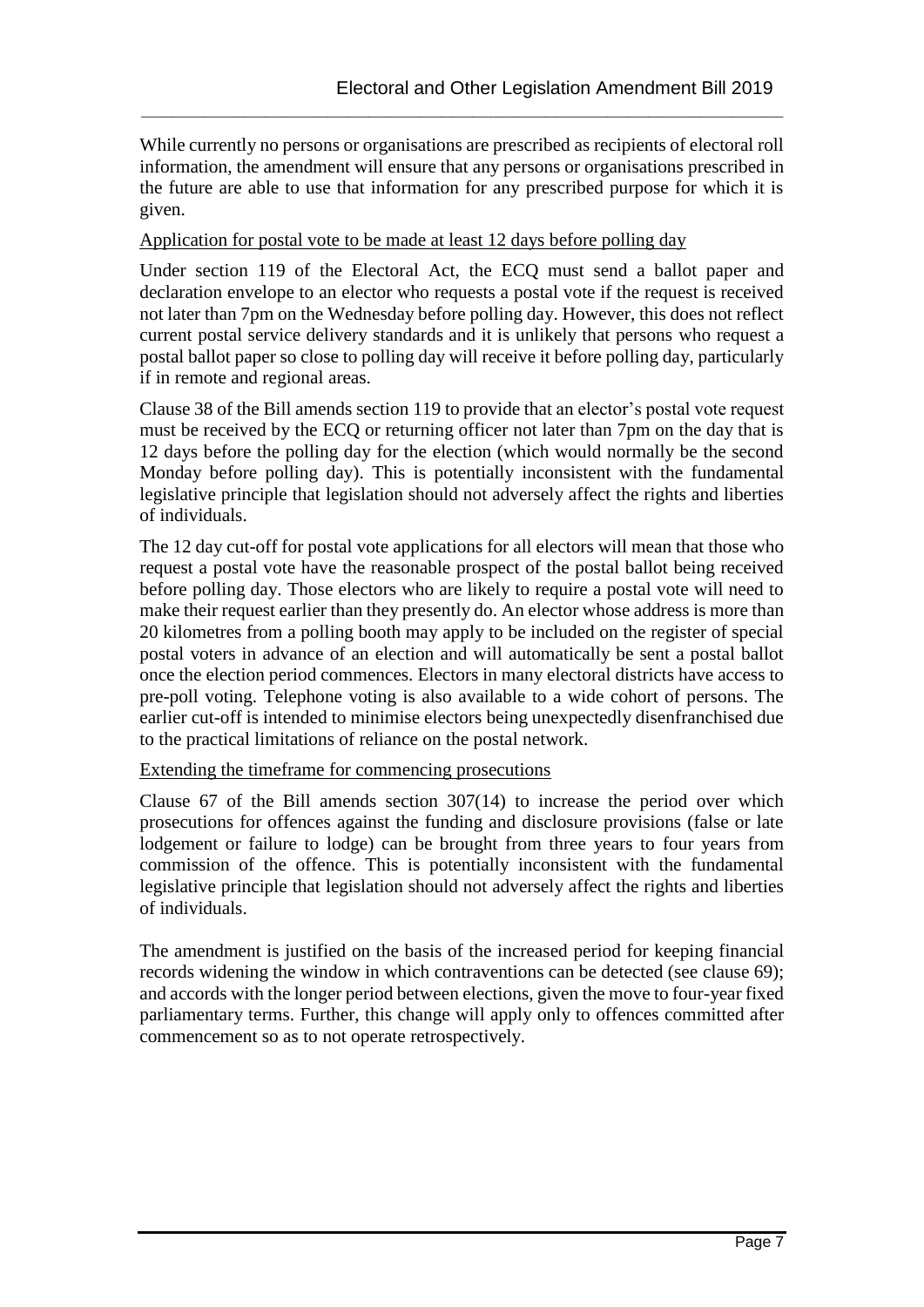## Changes to timeframes for retaining financial records

Clause 69 of the Bill amends section 309 of the Electoral Act to change the period over which financial records are to be kept by the ECQ, candidates, parties and third parties in relation to electoral funding and expenditure (such as receipts and returns) from three years to five years from the date of the claim or return (to which the record relates) was made, or required to be made. This amendment could potentially impact the rights and liberties of individuals by requiring them to retain records for an extended period. This amendment is justified as:

**\_\_\_\_\_\_\_\_\_\_\_\_\_\_\_\_\_\_\_\_\_\_\_\_\_\_\_\_\_\_\_\_\_\_\_\_\_\_\_\_\_\_\_\_\_\_\_\_\_\_\_\_\_\_\_\_\_\_\_\_\_\_**

- it accords with the move to four-year fixed parliamentary terms and provisions in the LGEA;
- complements the proposals to increase the period over which proceedings can be initiated for offences against the funding and disclosure provisions of the Electoral Act (discussed above); and
- five years is a reasonable period for keeping important documents (by comparison, receipts would be kept for 7 years for taxation purposes).

#### Publication of returns

The ECQ has been publishing returns online in addition to those specifically authorised to be published under section 316 of the Electoral Act since the 2009 State election.

Clauses 71 and 72 amend section 316 (Publishing of returns) and section 317 (Inspection and supply of copies and returns) to reflect the current practice. Clause 73 inserts new section 433 (Publication of returns) in the Electoral Act to validate the past publication of returns by the ECQ.

The proposal is potentially inconsistent with the fundamental legislative principle that legislation should not adversely affect rights and liberties, or impose obligations, retrospectively. However, publishing of the information improves the integrity, transparency and accountability of the electoral system and is consistent with the returns being publicly available and public knowledge of the ECQ's practices.

#### New offence and penalty provisions

The Bill amends various offence and penalty provisions as well as introducing new offence and penalty provisions which could potentially adversely affect the rights and liberties of individuals:

- clause 8 (new section 32A) returning officers or assistant returning officers to notify the ECQ if they become a member of a political party - 40 penalty units;
- clause 47 (new section  $133A(6)$ ) use, disclosure or giving access to stated information obtained under the section other than for a purpose related to an election - 200 penalty units;
- clause  $52$  (new section 188A) displaying a badge or emblem of a political party during voting hours in a polling booth - one penalty unit;
- clause 59 (new section 260B)- failure to give notice of true source of gift 20 penalty units;
- clause 67 (section 307) failure to give notice under section 312A (Notifying particulars of incomplete returns) - 20 penalty units; and false and misleading claims or returns under divisions 4, 7 or 10 of part 11 - increase from 50 to 100 penalty units; and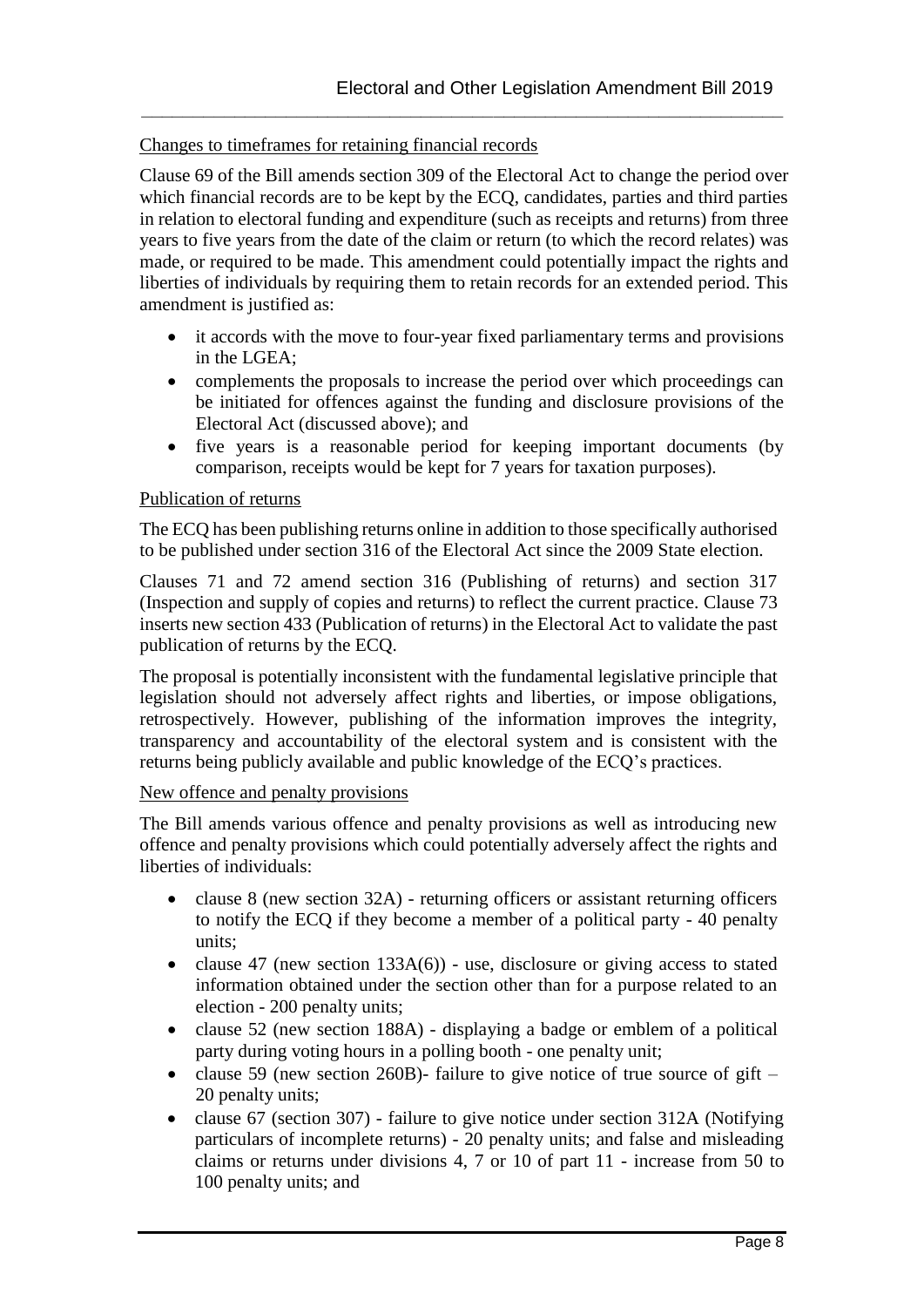• clause 68 (new section 307D) - false or misleading information about a gift – 20 penalty units.

**\_\_\_\_\_\_\_\_\_\_\_\_\_\_\_\_\_\_\_\_\_\_\_\_\_\_\_\_\_\_\_\_\_\_\_\_\_\_\_\_\_\_\_\_\_\_\_\_\_\_\_\_\_\_\_\_\_\_\_\_\_\_**

These provisions could potentially be inconsistent with the fundamental legislative principle that legislation has sufficient regard to the rights and liberties of individuals.

These changes are for the purpose of achieving greater consistency between offence and penalty provisions in the Electoral Act and the LGEA (as contemplated in recommendation 31 of the Independent Panel's Report); and to address emerging areas of concern. The offences are appropriate and the penalties proportionate to the nature of the offending and comparable existing provisions in the Electoral Act and the LGEA.

The Bill also amends the Referendums Act to align various offence and penalty provisions with comparable provisions of the Electoral Act. The amendments involve modernising wording and terminology (section 72); small increases for maximum penalties applying to individuals from 9 penalty units to 10 penalty units (sections 73, 76, 77 and 78); and provision of specific corporate penalties (sections 72, 73 and 76). The individual penalty increases are minimal and align with comparable offences in the Electoral Act. The proposed new corporate penalties accord with the penalties under the Electoral Act and are less than the penalties which would otherwise apply given the operation of section 181B(3) of the *Penalties and Sentences Act 1992* (which provides that if a body corporate is found guilty of the offence, the court may impose a maximum fine of an amount equal to five times the maximum fine for an individual).

## Requirements to disclose the true source of a gift or loan

Clause 59 inserts new section 260B which requires an entity that makes a gift or loan to a registered political party or candidate equal to or exceeding the gift threshold amount of \$1,000, who is not the true source of the gift or loan, to give the recipient notice of that fact and provide the relevant particulars of the entity that is the source. This requirement also applies to an entity making a gift to third parties who incur expenditure for political purposes. The relevant particulars of the true source of a gift or loan are required to be given in returns to the ECQ (clauses 60 to 65) and published by the ECQ, with addresses of silent electors deleted (clause 71).

This could be potentially inconsistent with the fundamental legislative principle that legislation should not adversely affect the rights and liberties of individuals. Although making a gift or loan is voluntary, it may require an individual to disclose information that he or she may reasonably wish to keep private (specifically, name and address information).

This impact on an individual's privacy is necessary to allow for increased transparency of the electoral system and support electors to make informed decisions. Without this information, which supplements that already required under the Electoral Act by those who give disclosable gifts or loans, the information would not be meaningful enough to provide the degree of transparency to support this objective. In addition, a safeguard applies so that the silent electors will not have their addresses published by the ECQ. Individuals can apply to be silent electors on the grounds that having their address on the electoral roll would place at risk their, or another person's, safety. This ensures that the disclosure required for transparency is appropriately balanced with measures to ensure that the privacy of the address information of vulnerable individuals is protected.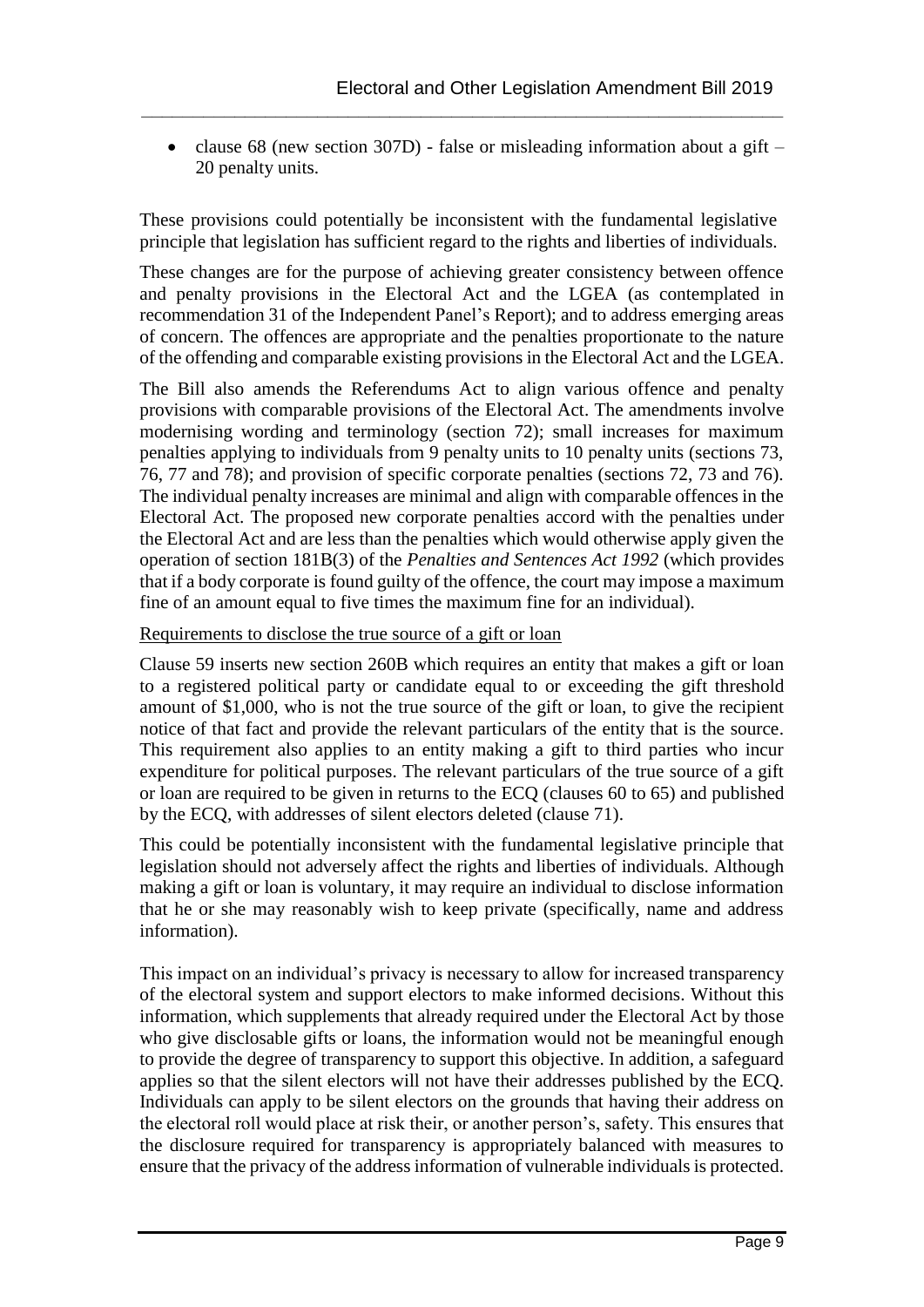## **Consultation**

No consultation with the community has been undertaken in the preparation of the Bill.

**\_\_\_\_\_\_\_\_\_\_\_\_\_\_\_\_\_\_\_\_\_\_\_\_\_\_\_\_\_\_\_\_\_\_\_\_\_\_\_\_\_\_\_\_\_\_\_\_\_\_\_\_\_\_\_\_\_\_\_\_\_\_**

Operation Belcarra was initiated by the CCC following receipt of more than 30 complaints about the conduct of candidates for several councils in the 2016 local government elections. The CCC conducted nine days of public hearings, and took evidence from 40 witnesses, including candidates, donors, the Queensland Electoral Commissioner and the Local Government Association of Queensland (LGAQ). In addition, the CCC invited written submissions from a range of key stakeholders including registered political parties, the LGAQ and academic experts. Written submissions were also received.

The panel conducting the inquiry which resulted in the Independent Panel's Report issued invitations for feedback to approximately 2,000 stakeholders including candidates, mayors, local government Chief Executives, returning officers, polling officers, the LGAQ and Local Government Managers Australia (Queensland). The panel completed close to 60 interviews, attended 15 meetings and considered 171 written submissions.

## **Consistency with legislation of other jurisdictions**

The Bill is specific to the State of Queensland, and is not uniform with or complementary to legislation of the Commonwealth or another State.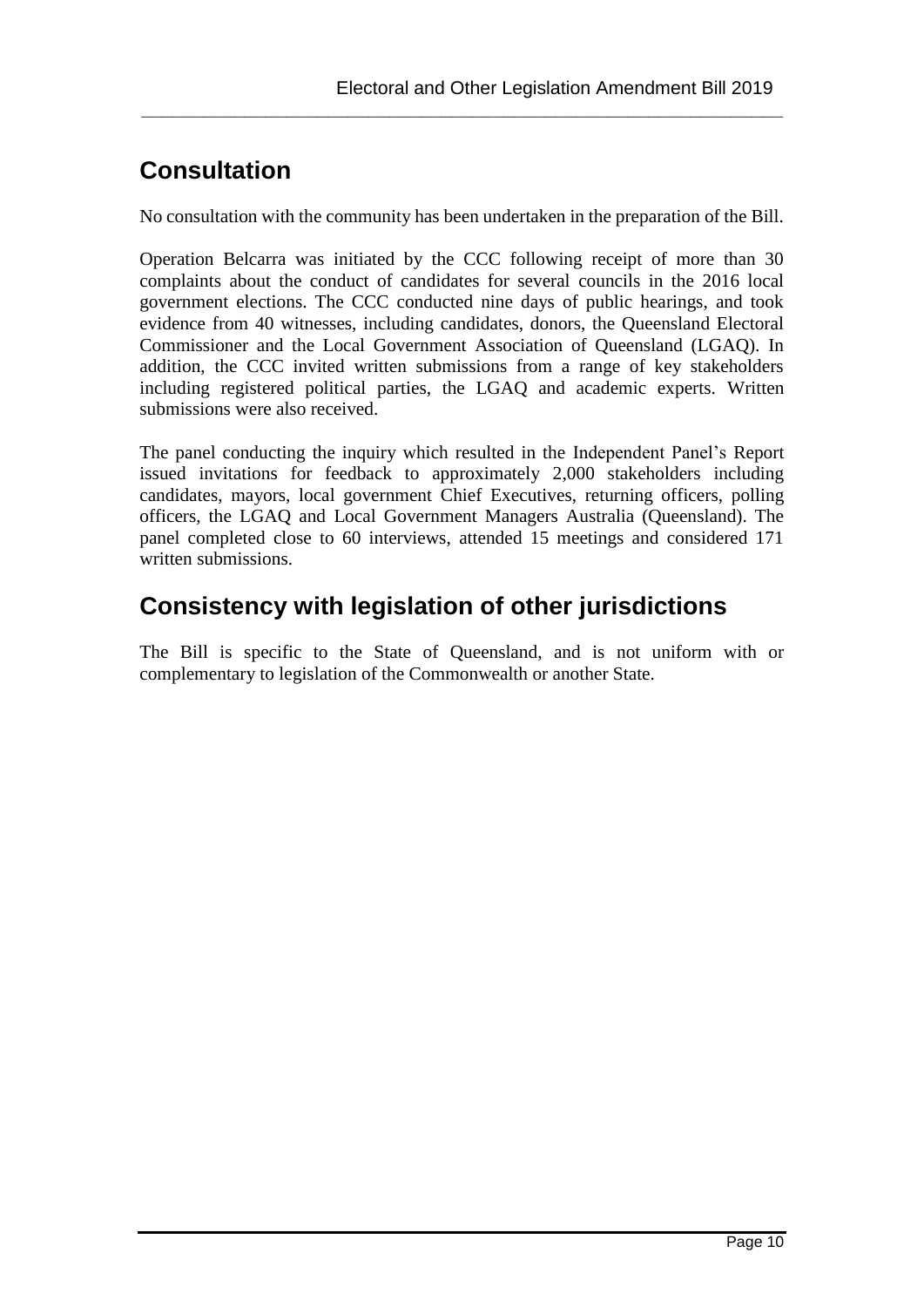# **Notes on provisions**

## **Part 1 Preliminary**

## **Clause 1 Short title**

*Clause 1* provides that, when enacted, the Bill will be cited as the *Electoral and Other Legislation Amendment Act 2019*.

**\_\_\_\_\_\_\_\_\_\_\_\_\_\_\_\_\_\_\_\_\_\_\_\_\_\_\_\_\_\_\_\_\_\_\_\_\_\_\_\_\_\_\_\_\_\_\_\_\_\_\_\_\_\_\_\_\_\_\_\_\_\_**

#### **Clause 2 Commencement**

*Clause 2* states that the Bill is intended to commence on a day fixed by proclamation.

## **Part 2 Amendment of Electoral Act 1992**

#### **Clause 3 Act amended**

*Clause 3* states that part 2 amends the Electoral Act.

#### **Clause 4 Amendment of s 2 (Definitions)**

*Clause 4* omits, inserts and amends definitions in section 2 of the Electoral Act. These amendments ensure alignment with section 6(2), update references to amended provisions and assist with the interpretation of other provisions.

#### **Clause 5 Amendment of s 7 (Functions and powers of commission)**

*Clause 5* amends section 7, which sets out the functions of the ECQ, to include a new function to administer and promote compliance with part 11, and part 6 of the LGEA which concern electoral funding and financial disclosure. This amendment implements recommendation 31 of the Belcarra Report.

## **Clause 6 Amendment of s 31 (Returning officers)**

*Clause 6* amends section 31 to allow the ECQ, rather than the Governor in Council, to appoint the returning officer for an electoral district, and require the ECQ to terminate such an appointment where the officer becomes a member of a political party. The clause also validates any actions or decisions taken by the officer, and ensures that the election remains valid during any period in which an officer becomes a member of a political party before their appointment is officially terminated. These amendments implement recommendation 4 and item 1 of recommendation 74 of the Independent Panel's Report.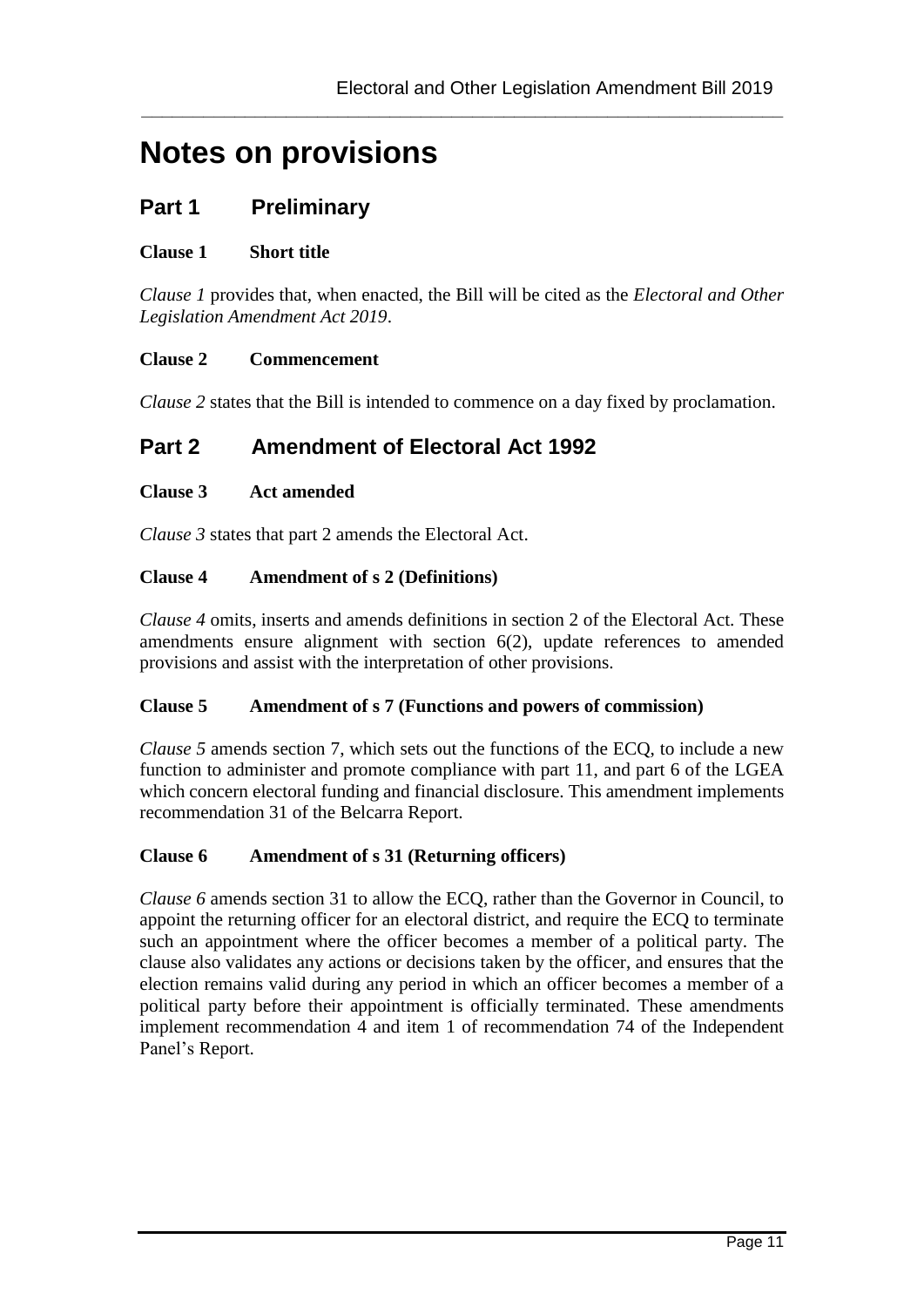## **Clause 7 Amendment of s 32 (Assistant returning officers)**

*Clause 7* amends section 32 to allow the ECQ, rather than the Governor in Council, to appoint the assistant returning officer for an electoral district, and require the ECQ to terminate such an appointment where the officer becomes a member of a political party. The clause also validates any actions or decisions taken by the officer, and ensures that the election remains valid during any period in which an officer becomes a member of a political party before their appointment is officially terminated. This amendment complements the amendment to section 31 and implements recommendation 4 and item 1 of recommendation 74 of the Independent Panel's Report.

**\_\_\_\_\_\_\_\_\_\_\_\_\_\_\_\_\_\_\_\_\_\_\_\_\_\_\_\_\_\_\_\_\_\_\_\_\_\_\_\_\_\_\_\_\_\_\_\_\_\_\_\_\_\_\_\_\_\_\_\_\_\_**

## **Clause 8 Insertion of new s 32A Obligation to notify membership of political party**

*Clause 8* inserts new section 32A which requires a returning officer or assistant returning officer to notify the ECQ if the officer becomes a member of a political party. This will assist the ECQ to perform its duties to terminate appointments under sections 31 and 32. Failure to notify immediately is an offence with a maximum penalty of 40 penalty units.

## **Clause 9 Replacement of s 35 (Distribution, and redistribution, of State into electoral districts)**

*Clause 9* amends section 35 in relation to when an electoral redistribution must be deferred. If the last general election was an ordinary general election, the redistribution must be deferred where the need for it arises more than 28 months after the writ was returned. If the last general election was an extraordinary general election, the redistribution must be deferred where the need for it arises less than 20 months before the normal polling day for the next ordinary general election. If a writ has been issued but not yet returned, or is issued while the commissioner is undertaking a redistribution, the redistribution must be deferred.

## **Clause 10 Replacement of s 38 (Electoral redistribution after certain number of elections and minimum period)**

*Clause 10* amends section 38 to specify when the need for an electoral distribution arises as a consequence of the introduction of four-year fixed terms - the later of: the day that is one year after the writ is returned for the second general election held after the previous redistribution becomes final; or the day that is 7.5 years after the previous redistribution becomes final.

## **Clause 11 Amendment of s 52 (When redistribution takes effect)**

*Clause 11* amends section 52 to omit spent transitional provisions and provide that a final electoral redistribution does not affect a by-election to fill a vacancy in the membership of the Legislative Assembly. An electoral redistribution does not take effect until the Legislative Assembly is next dissolved or expires by the passage of time.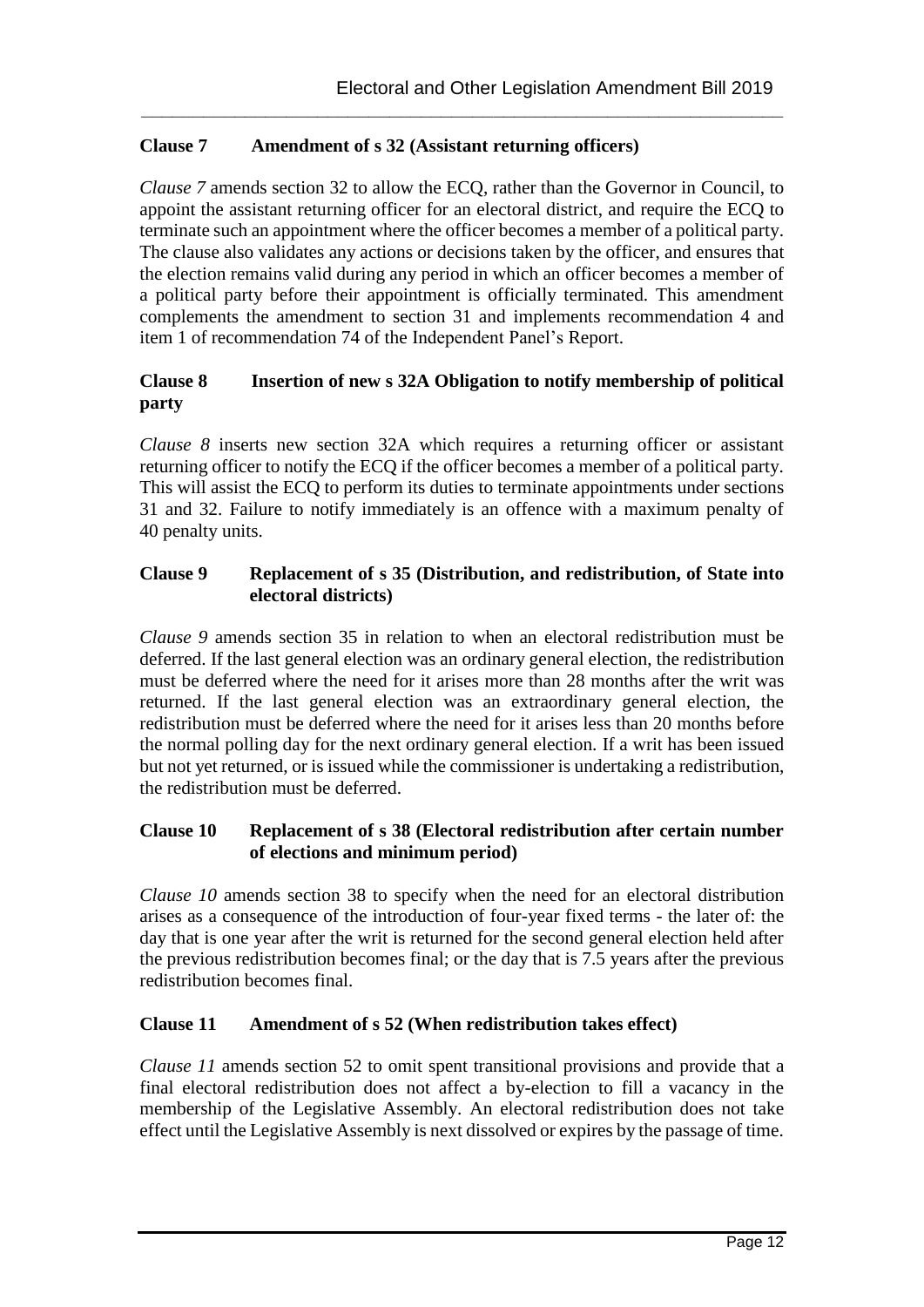## **Clause 12 Amendment of s 59 (Preparation of electoral rolls)**

*Clause 12* amends section 59(1)(c) as a result of the introduction of four-year fixed parliamentary terms to provide that the ECQ must prepare the electoral roll as soon as practicable after three years pass after the day on which the writ for the last general election was returned. The clause also amends section 59(3) to clarify that the electoral rolls may be prepared in an electronic form and omits section 59(4) so that the ECQ is not required to provide a printed electoral roll for every electoral district to every polling place.

**\_\_\_\_\_\_\_\_\_\_\_\_\_\_\_\_\_\_\_\_\_\_\_\_\_\_\_\_\_\_\_\_\_\_\_\_\_\_\_\_\_\_\_\_\_\_\_\_\_\_\_\_\_\_\_\_\_\_\_\_\_\_**

## **Clause 13 Amendment of s 64 (Entitlement to enrolment)**

*Clause 13* amends section 64 to provide which electoral district a person who is serving a sentence of imprisonment is entitled to be enrolled. This will be, by default, the electoral district for which the person was enrolled, or entitled to be enrolled, immediately before starting to serve their sentence. However, if the person was not previously entitled to be enrolled, the relevant district will be the district where any of their next of kin are enrolled, where they were born, or where they have the closest connection, in that order of priority. If a person is otherwise detained in lawful custody, they will remain entitled to be enrolled in the electoral district in which they last lived before they were detained in lawful custody.

## **Clause 14 Amendment of s 81 (Writs for elections)**

*Clause 14* amends section 81(2) to require the ECQ to conduct an election in accordance with the writ and subject to the *C*o*nstitution of Queensland 2001* and part 7 of the Electoral Act.

## **Clause 15 Replacement of ss 82 and 83**

*Clause 15* omits and replaces section 82 to provide a list of the writs that the Governor is to issue under the Electoral Act and the Constitution. Section 82(1)(b) is omitted but moved to section 83. The clause also omits and replaces section 83 which specifies the circumstances when the Governor or Speaker must issue a writ for an election to fill a vacancy in the membership of the Legislative Assembly. Where there is a vacancy in the membership of the Legislative Assembly within three months before the next normal dissolution day under the Constitution, a writ need not be issued (at the discretion of the Speaker or Governor, whichever applies).

## **Clause 16 Amendment of s 84 (Form and content of writs)**

*Clause 16* amends section 84 so that the writ for a general election must set out the polling day for the election under section 19B or 19F of the Constitution.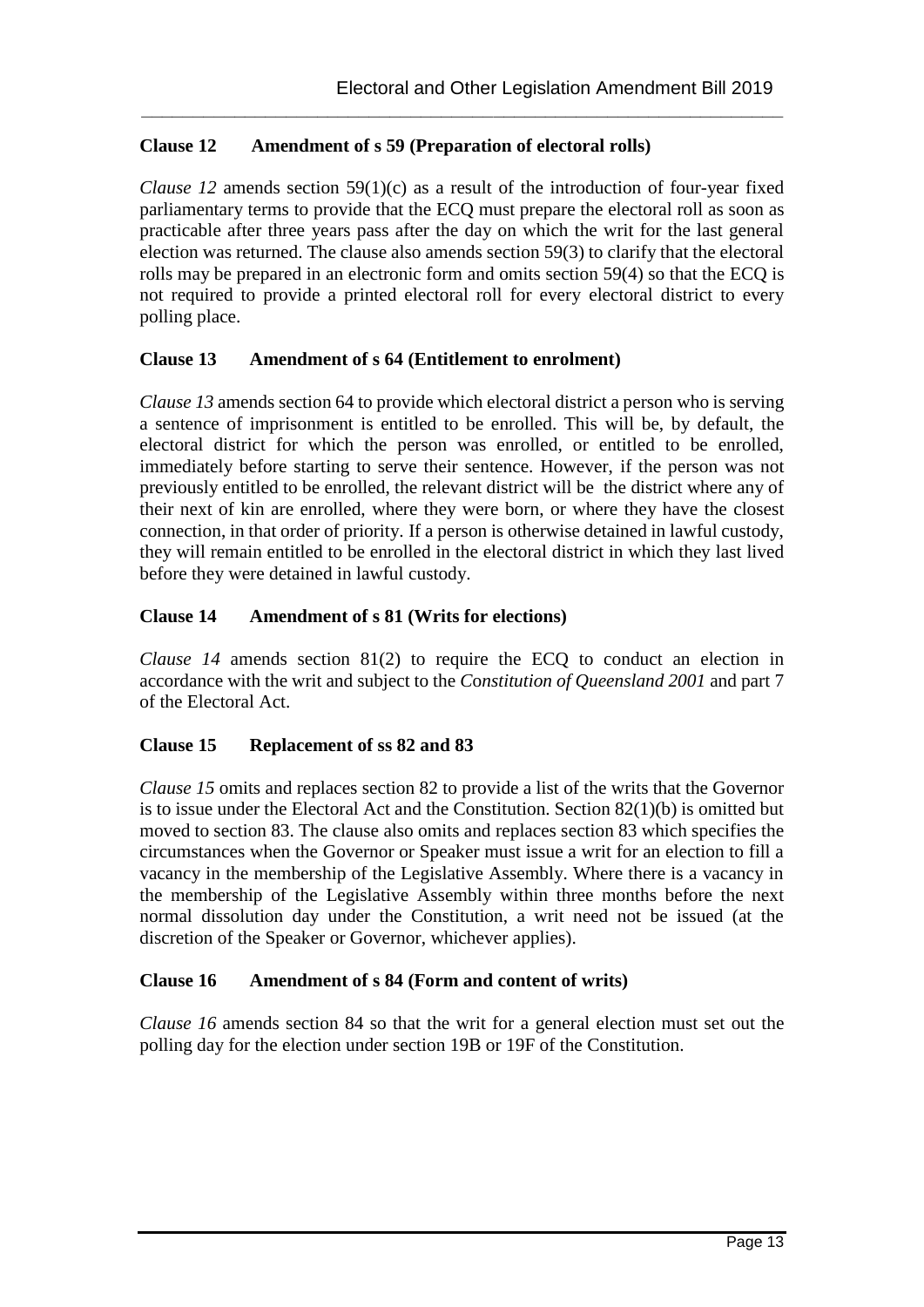## **Clause 17 Amendment of s 86 (Change of time limits in writ)**

*Clause 17* amends section 86 so that, for an ordinary general election, the Governor or Speaker may not substitute a later day for a day stated in the writ. Section 19B of the *Constitution of Queensland 2001* provides for the postponement of the polling day once the writ for an ordinary general election has been issued.

**\_\_\_\_\_\_\_\_\_\_\_\_\_\_\_\_\_\_\_\_\_\_\_\_\_\_\_\_\_\_\_\_\_\_\_\_\_\_\_\_\_\_\_\_\_\_\_\_\_\_\_\_\_\_\_\_\_\_\_\_\_\_**

### **Clause 18 Amendment of s 89 (Deposit to accompany nomination)**

*Clause 18* amends section 89 to broaden payment methods of nomination deposits to credit card and electronic funds transfer.

#### **Clause 19 Amendment of s 98 (Setting up and operating polling booths)**

*Clause 19* amends section 98 to require the ECQ to advertise specific information about each polling booth for an election in the way it considers appropriate, rather than in the gazette. This implements item 3 of recommendation 74 of the Independent Panel's Report.

The clause also allows absentee voters to make ordinary votes if they attend a polling booth outside their electoral district on polling day. This implements item 14 of recommendation 74 of the Independent Panel's Report. For each polling booth, the ECQ must advertise those electoral districts for which an elector may make an ordinary vote at the booth. If the ECQ choses to do so, it could advertise that all polling booths will accept ordinary votes for all districts, or it could be selective.

## **Clause 20 Amendment of s 99 (Kinds of polling booths)**

*Clause 20* amends section 99 to allow the ECQ to declare mobile polling booths by notice published on the ECQ's website, rather than by gazette. The notice can also declare the electoral districts for which electors may make an ordinary vote at the mobile polling booth. This implements item 3 of recommendation 74 of the Independent Panel's Report. It also complements item 14 of recommendation 74 of the Independent Panel's Report so that absentee votes cast at mobile polling booths may be made by ordinary vote at the discretion of the ECQ (with the ECQ notifying whether the mobile polling booth is to accept ordinary votes for other districts).

#### **Clause 21 Insertion of new ss 99A and 99B**

*Clause 21* inserts new section 99A (replacing section 111) which allows the ECQ to declare pre-poll voting offices in the way the ECQ considers appropriate. It also allows the ECQ to declare those electoral districts for which ordinary votes may be cast at each pre-poll office. This implements items 3 and 14 of recommendation 74 of the Independent Panel's Report. An ECQ office will be notified as a pre-poll office if the ECQ decides to allow electors to cast votes at the office, giving the ECQ greater control over polling locations and services to be provided.

The clause also inserts new section 99B which allows a returning officer to suspend the poll at a polling booth for up to four hours in limited circumstances.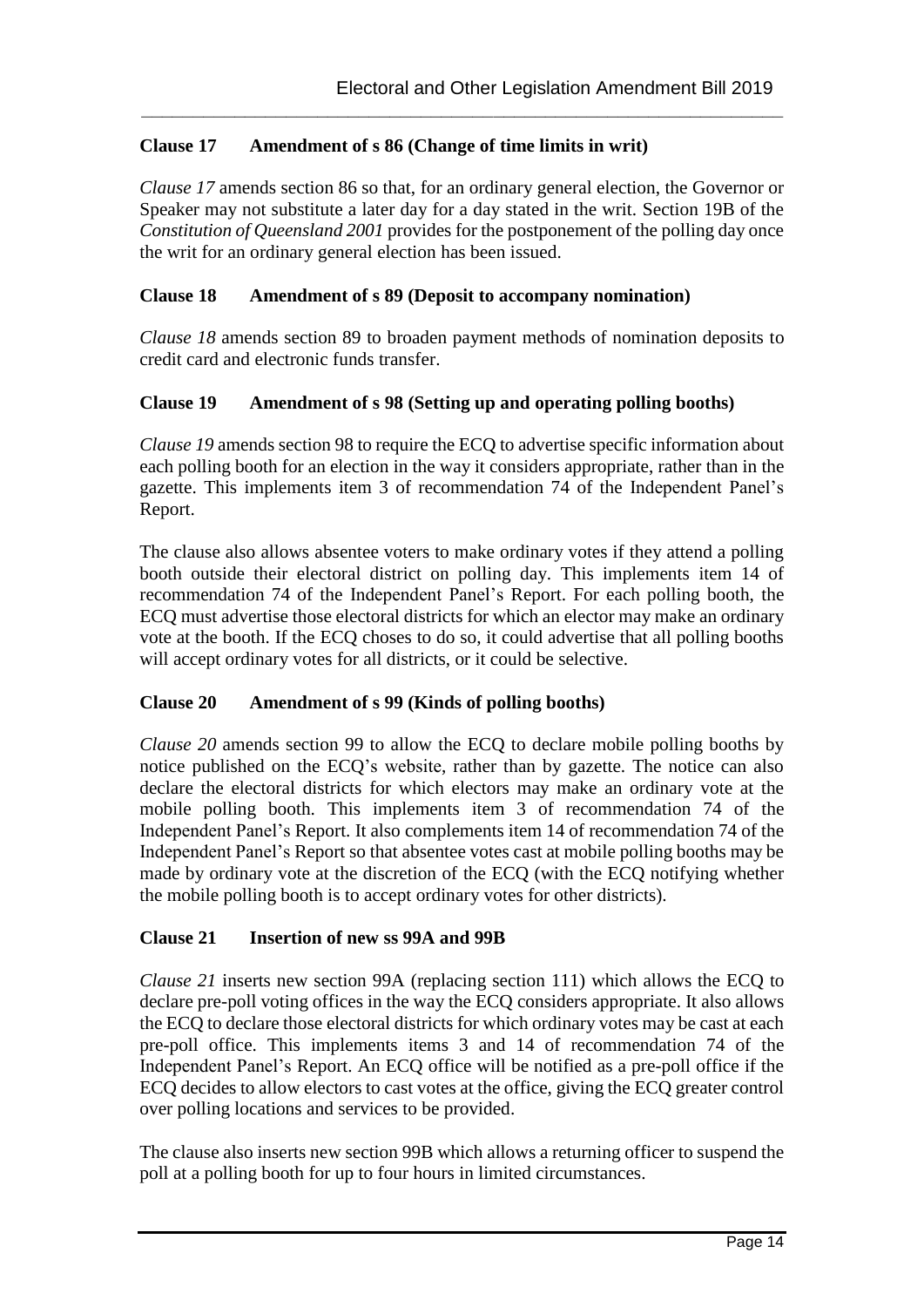## **Clause 22 Replacement of s 100 (Adjournment of poll)**

*Clause 22* replaces section 100 to expand the circumstances of emergency where it may be appropriate for a returning officer to adjourn the poll at a polling booth. The clause also provides that only electors who are enrolled in the electoral district for which the polling booth is established and who have not already voted may vote at the adjourned poll. The clause also clarifies when the adjourned poll is taken to have occurred. These provisions align with equivalent provisions in the Referendums Act.

**\_\_\_\_\_\_\_\_\_\_\_\_\_\_\_\_\_\_\_\_\_\_\_\_\_\_\_\_\_\_\_\_\_\_\_\_\_\_\_\_\_\_\_\_\_\_\_\_\_\_\_\_\_\_\_\_\_\_\_\_\_\_**

## **Clause 23 Insertion of new s 101A**

*Clause 23* inserts new section 101A which requires the ECQ to ensure that a sufficient number of certified copies of the electoral roll and ballot papers for each electoral district are available at a polling place. A certified copy of the electoral roll is available if it can be accessed electronically and an issuing officer can make an electronic record of the persons to whom the officer issues ballot papers. A ballot paper for an electoral district is available if it can be reproduced at the place in accordance with the relevant requirements. This new clause replaces section 102(1).

## **Clause 24 Amendment of s 102 (Supply of ballot papers and electoral rolls)**

*Clause 24* amends section 102 to:

- reflect content being incorporated into new section 101A;
- remove the requirement for ballot papers to be attached to a butt with a number unique to the electoral district, which implements item 12 of recommendation 74 of the Independent Panel's Report; and
- require ballot papers to direct voters to number every square in the order of their preference.

## **Clause 25 Insertion of new s 102A**

*Clause 25* inserts new section 102A to allow ballot papers to be reproduced by an issuing officer if a polling place does not have, or runs out of, ballot papers for an electoral district. This will permit ballot papers to be printed on demand and integrates with other amendments allowing electronic roll mark-off so that the ECQ does not need to supply pre-printed ballot papers for every electoral district to every polling booth.

## **Clause 26 Amendment of s 104 (Scrutineers)**

*Clause 26* amends section 104(2) to remove an unnecessary reference to other offices staffed by an issuing officer. This complements other amendments which remove the requirement for the ECQ to provide polling services at all of its offices. Instead, the ECQ will have discretion to decide which of its offices will provide polling services and will advertise those as pre-poll voting offices or polling booths.

## **Clause 27 Amendment of s 106 (Who may vote)**

*Clause 27* amends section 106(3) so that a person who is serving a sentence of imprisonment of three years or longer is not entitled to vote at an election.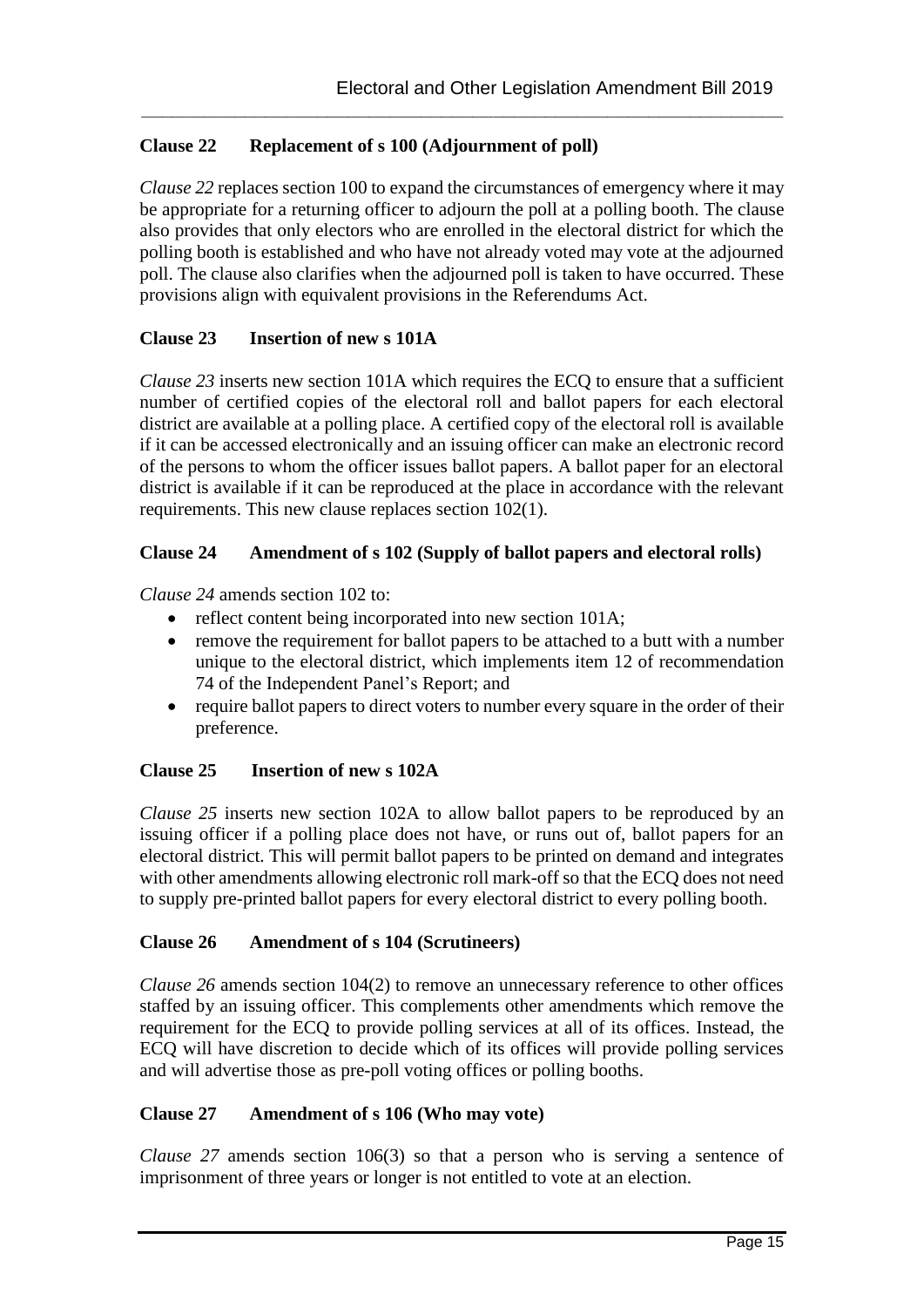## **Clause 28 Insertion of new pt 7, div 5, sdiv 1AA**

*Clause 28* inserts new section 106A (Particular references relating to an electoral district) which is an interpretive provision relevant to division 5 of part 7. This provision makes it clear that references in relation to an electoral district or a returning officer in relation to an elector, or a polling booth in relation to an elector, will have the particular meaning set out in the section. This will streamline those provisions which use such references.

**\_\_\_\_\_\_\_\_\_\_\_\_\_\_\_\_\_\_\_\_\_\_\_\_\_\_\_\_\_\_\_\_\_\_\_\_\_\_\_\_\_\_\_\_\_\_\_\_\_\_\_\_\_\_\_\_\_\_\_\_\_\_**

#### **Clause 29 Amendment of s 107 (Procedure for voting)**

*Clause 29* amends section 107 to:

- clarify that the procedures it contains do not apply to pre-poll ordinary voting, declaration voting or electronically assisted voting;
- indicate that to make an ordinary vote an elector is to enter a polling booth at which an ordinary vote may be made for the electoral district for which the elector is enrolled; and
- require the issuing officer to be satisfied the person is entitled to vote at the election for the electoral district for which the elector is enrolled before issuing a ballot paper for that district.

These amendments implement item 14 of recommendation 74 of the Independent Panel's Report so that absentee voters can cast an ordinary vote at a polling booth that the ECQ has advertised for that purpose.

## **Clause 30 Amendment of s 110 (Pre-poll ordinary voting)**

*Clause 30* amends section 110(2) to reflect that electors may make a pre-poll ordinary vote at any pre-poll voting office at which an ordinary vote is available for the electoral district for which the elector is enrolled.

## **Clause 31 Omission of s 111 (Pre-poll voting offices)**

*Clause 31* omits section 111, which allows the ECQ to declare pre-poll voting offices for the electoral district, as it is replaced by new section 99A.

## **Clause 32 Amendment of s 112 (Procedure for pre-poll ordinary voting)**

*Clause 32* amends section 112 to reflect that ballot papers issued must relate to the electoral district for which the voter is enrolled. This amendment is consistent with amendments to section 107 to allow absentee voters to cast ordinary votes at certain polling booths and implements item 14 of recommendation 74 of the Independent Panel's Report.

## **Clause 33 Amendment of s 114 (Who may make a declaration vote)**

*Clause 33* amends section 114 to use the definition of "silent elector" included in section 2. It also removes the defined term "ordinary postal voter" which is now included in section 119.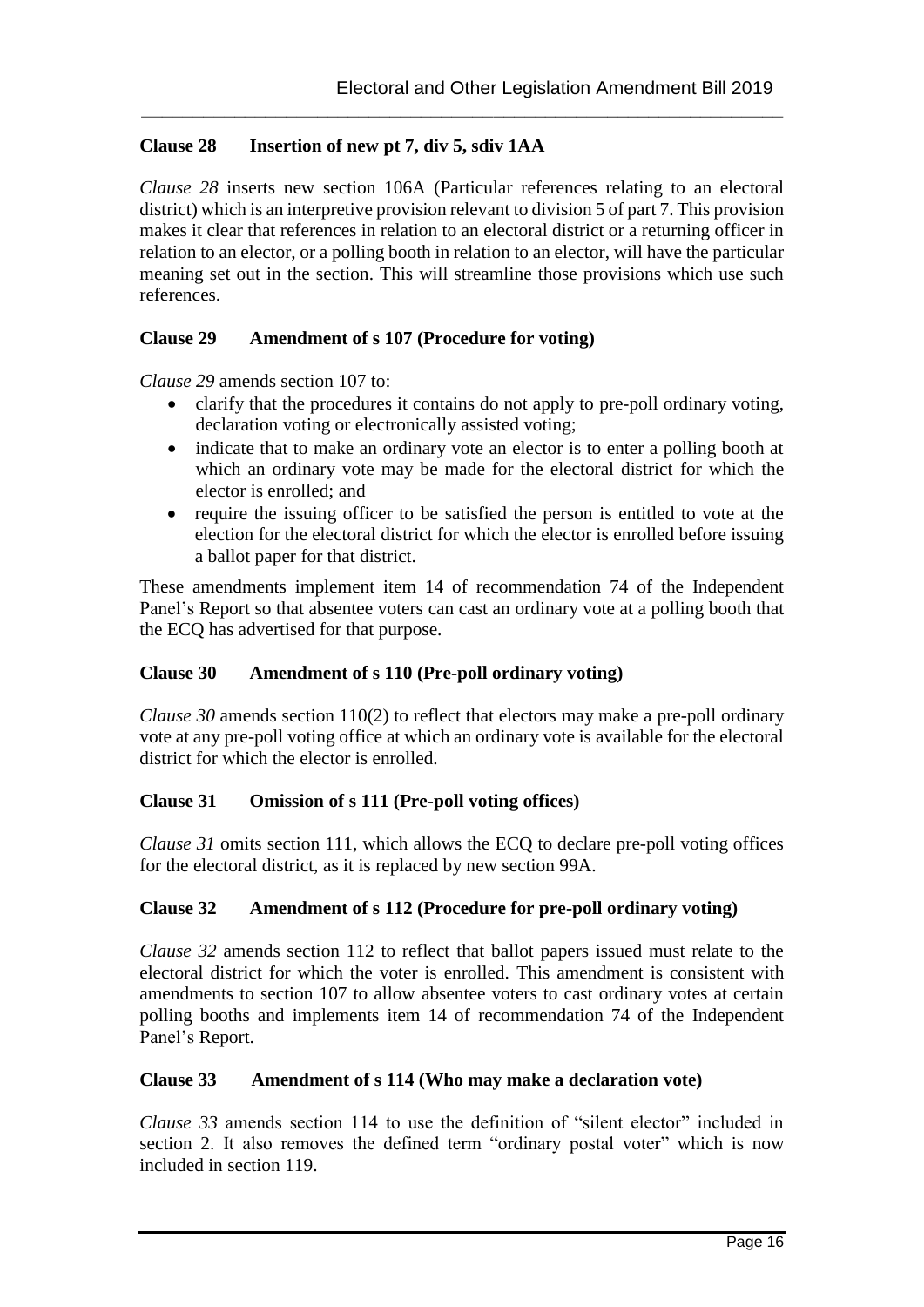## **Clause 34 Amendment of s 115 (Who must make a declaration vote)**

*Clause 34* amends section 115 to clarify that an elector only needs to make a declaration vote if they attend a polling booth that has not been established for the elector's electoral district. This amendment complements other amendments which allow absentee voters to cast an ordinary vote at a polling booth that the ECQ has advertised for that purpose. The clause also provides that an elector must make a declaration vote if for any reason the elector cannot make an ordinary vote at a polling booth on polling day. This provides a safeguard to ensure that in the event that electronic roll mark-off is unavailable or, if the elector's entitlement to vote cannot be determined, the elector is able to cast their vote using a declaration envelope. These amendments implement item 14 of recommendation 74 of the Independent Panel's Report.

**\_\_\_\_\_\_\_\_\_\_\_\_\_\_\_\_\_\_\_\_\_\_\_\_\_\_\_\_\_\_\_\_\_\_\_\_\_\_\_\_\_\_\_\_\_\_\_\_\_\_\_\_\_\_\_\_\_\_\_\_\_\_**

Consistent with the amendment to section 106 in clause 27 (which has the effect of not precluding persons serving a sentence of less than three years from voting), the clause also provides that persons who are detained in custody (whether on remand or imprisoned) and who are eligible to vote must make a declaration vote. This amendment enables prisoners who are entitled to vote to do so using postal ballots.

### **Clause 35 Amendment of s 116 (Ways in which an elector may make a declaration vote)**

*Clause 35* amends section 116 to remove separate references to ECQ offices which will be declared as pre-poll voting offices or polling booths at the discretion of the ECQ. Such offices may be located in the State, interstate or overseas. The clause also amends section 116(d) which is consequential to the insertion of the new section 123B relating to spoilt ballot papers.

## **Clause 36 Amendment of s 117 (Making a declaration vote at a polling booth)**

*Clause 36* amends section 117 so that a request for a declaration vote must be complied with unless the elector is enrolled for an electoral district for which an ordinary vote may be made at the polling booth. This amendment complements other amendments which allow absentee voters to cast ordinary votes at certain polling booths, implementing item 14 of recommendation 74 of the Independent Panel's Report.

## **Clause 37 Omission of s 118 (Making a declaration vote at a commission office)**

*Clause 37* omits section 118. ECQ offices will be declared as pre-poll voting offices if appropriate. The ECQ will no longer be required to provide declaration voting services at all of its offices and will instead control which offices to make available for such services.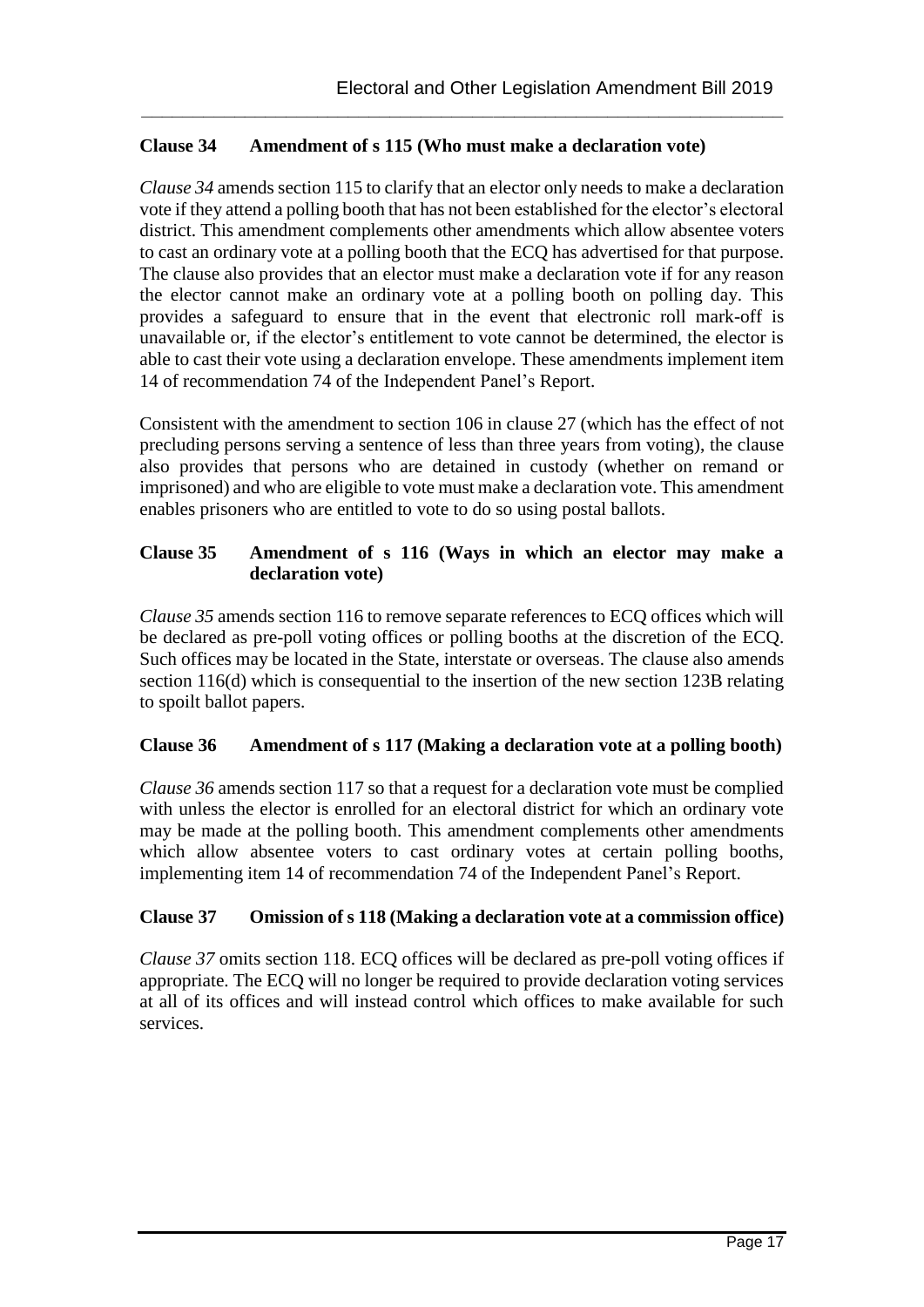## **Clause 38 Amendment of s 119 (Making a declaration vote using posted voting papers)**

**\_\_\_\_\_\_\_\_\_\_\_\_\_\_\_\_\_\_\_\_\_\_\_\_\_\_\_\_\_\_\_\_\_\_\_\_\_\_\_\_\_\_\_\_\_\_\_\_\_\_\_\_\_\_\_\_\_\_\_\_\_\_**

*Clause 38* amends the deadline by which applications for postal votes must be made. Requests must be received by the ECQ or the returning officer not later than 7pm on the day that is 12 days before polling day for a ballot paper or declaration envelope to be posted, delivered or sent. This day will normally fall on the second Monday before polling day, allowing the ECQ 10 business days to send the postal ballot papers to the elector.

An elector may make a request by calling the ECQ directly, or by completing the approved form (for example, by submitting the form electronically on the ECQ's website). An elector may ask another person to give their completed written request form to the ECQ on their behalf. Someone else cannot call the ECQ to make the request on behalf of the elector. If an elector makes a request after the deadline, the ECQ must notify the elector (for example, by text or email).

The ECQ or the returning officer must post, deliver or send the ballot paper or declaration envelope as soon as practicable after receiving the request. These amendments implement recommendations 41, 43, and item 13 of recommendation 74 of the Independent Panel's Report.

## **Clause 39 Amendment of s 120 (Electoral visitor voting)**

*Clause 39* amends section 120 to clarify how an elector may make a request to vote as an electoral visitor voter. An elector must make the request in writing in the approved form (for example, by submitting the form electronically on the ECQ's website). The completed form may be given to the ECQ or returning officer directly or the elector may ask someone else to give it on their behalf. Unlike postal voting, an elector cannot call the ECQ to request to be an electoral visitor voter over the phone.

## **Clause 40 Insertion of new pt 7, div 5, sdiv 5**

*Clause 40* inserts new sections 123A and 123B. New section 123A allows an issuing officer, in certain circumstances, to give an elector another ballot paper where they provide their spoilt ballot paper to the issuing officer. New section 123B allows postal voters to request a replacement postal ballot paper if they do not receive their ballot paper or if they receive it but it is damaged. The elector must make additional declarations on the declaration envelope that the ballot paper was lost or damaged. These amendments implement item 2 of recommendation 74 of the Independent Panel's Report.

## **Clause 41 Amendment of s 124 (Votes to be counted in accordance with division)**

*Clause 41* amends section 124 to provide that ballot boxes must only be opened in accordance with part 7, division 6.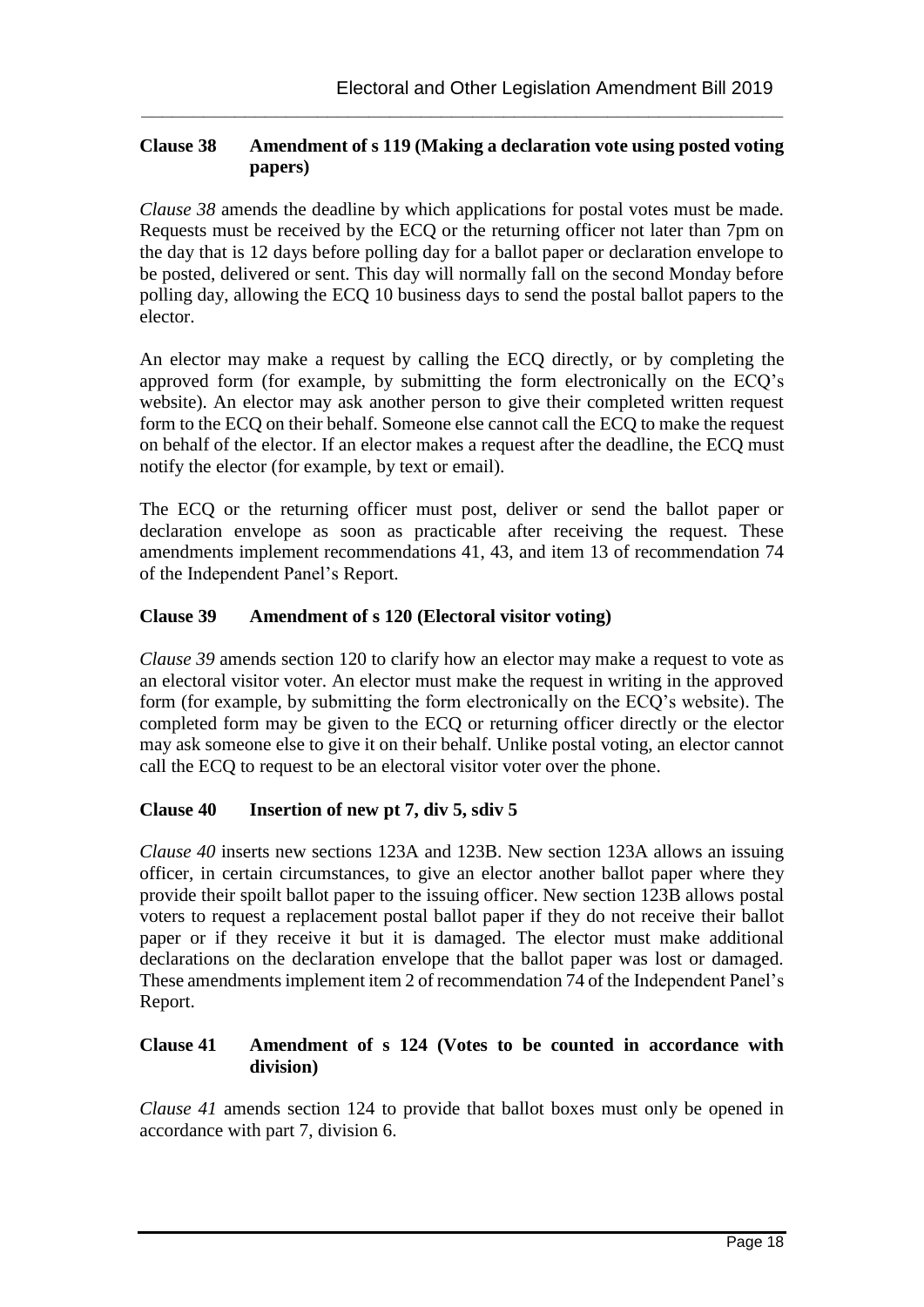## **Clause 42 Amendment of s 125 (Preliminary processing of declaration envelopes and ballot papers)**

**\_\_\_\_\_\_\_\_\_\_\_\_\_\_\_\_\_\_\_\_\_\_\_\_\_\_\_\_\_\_\_\_\_\_\_\_\_\_\_\_\_\_\_\_\_\_\_\_\_\_\_\_\_\_\_\_\_\_\_\_\_\_**

*Clause 42* amends section 125 to clarify that the examination of declaration envelopes can occur before or after polling day (but not on polling day). This amendment implements recommendation 61, and item 11 of recommendation 74 (in part) of the Independent Panel's Report.

#### **Clause 43 Amendment of s 126 (Preliminary and official counting of votes)**

*Clause 43* amends section 126 to provide that votes must be counted in accordance with the ECQ's procedures for counting absentee votes made under section 130A.

#### **Clause 44 Replacement of s 127 (Preliminary counting of ordinary votes)**

*Clause 44* replaces section 127 to allow for any absentee votes that have been cast as ordinary votes at a polling booth, together with any postal votes that have been preliminarily processed under section 125 to be counted in the preliminary count. The section also ensures that the staff must follow the procedures approved under new section 130A in order to ensure that the secrecy of the vote is maintained.

#### **Clause 45 Amendment of s 128 (Official counting of votes)**

*Clause 45* amends section 128 as a consequence of the amendments to section 127 which result in different parcels being made for each electoral district.

#### **Clause 46 Insertion of new s 130A**

*Clause 46* inserts new section 130A which requires the ECQ to make procedures about how absentee votes at an election are to be counted. Absentee votes are votes cast by electors at a polling booth that is located outside of the elector's electoral district. The procedures must provide for a number of specific issues, including ensuring votes are counted at polling places in a way that does not compromise the secrecy of voting.

#### **Clause 47 Insertion of new se 133A**

*Clause 47* inserts new section 133A which requires the ECQ to publish particular information on its website concerning first preference votes and the distribution of preference votes, and to provide certain elector information to a registered political party or independent member upon request. The elector information is the names and addresses of electors who voted, whether they voted in person, by post or another way, and the location of the polling place at which they voted, if applicable. Elector information must not be given about a silent elector. It is an offence with a maximum penalty of 200 penalty units to use, disclose or allow another person to access elector information, unless it is for a purpose related to an election.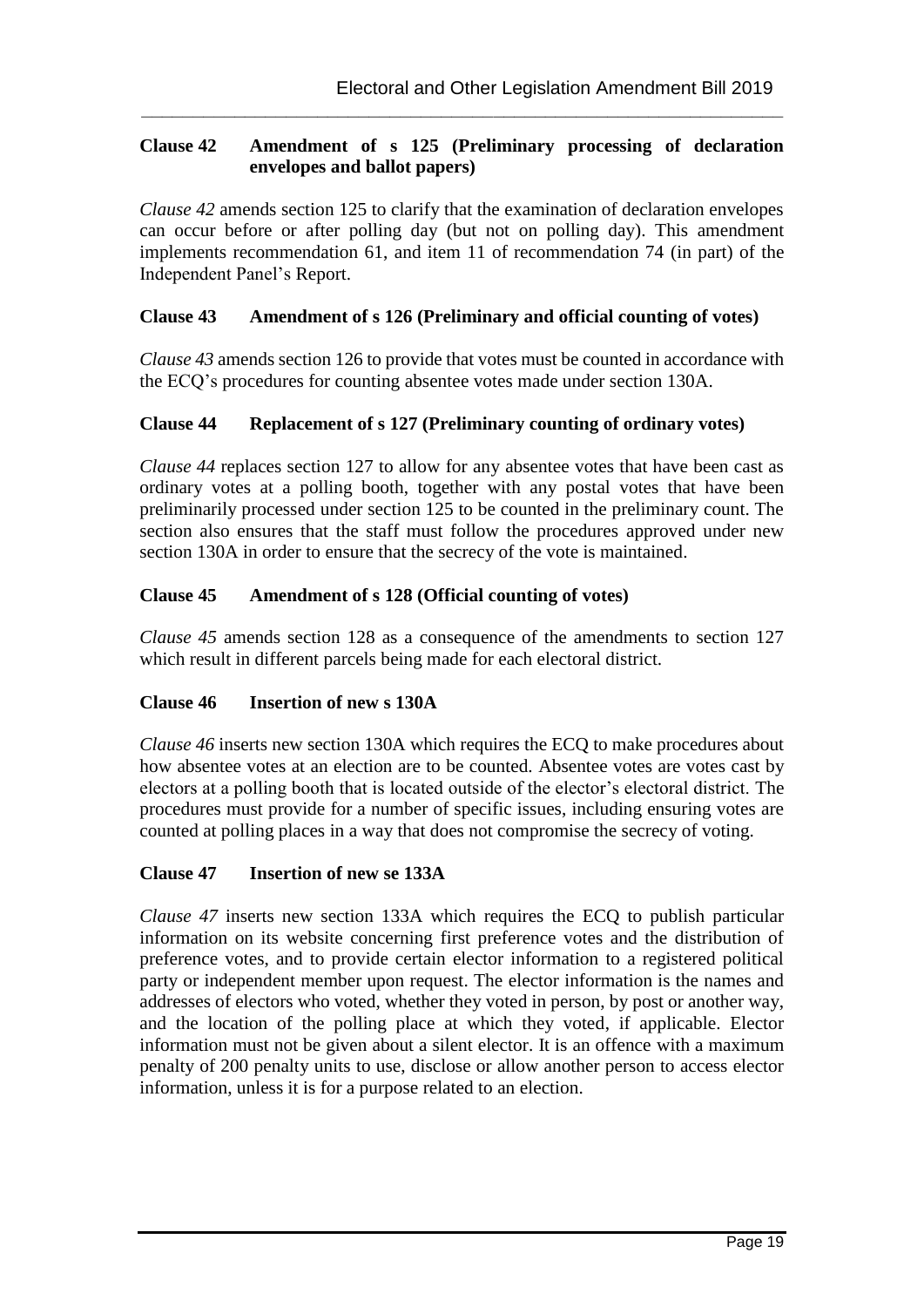#### **Clause 48 Amendment of s 136 (Storage of ballot papers and declaration envelopes)**

**\_\_\_\_\_\_\_\_\_\_\_\_\_\_\_\_\_\_\_\_\_\_\_\_\_\_\_\_\_\_\_\_\_\_\_\_\_\_\_\_\_\_\_\_\_\_\_\_\_\_\_\_\_\_\_\_\_\_\_\_\_\_**

*Clause 48* amends section 136 to change the period for which formal and informal ballot papers for the election, certified copies of electoral rolls and declaration envelopes must be kept following the polling day for the election. The minimum time period that these records must be kept is for one year after the polling day for the election, or longer if the material relates to an application to dispute an election or appeal or it is being used for authorised analysis or research. This implements item 4 of recommendation 74 of the Independent Panel's Report.

#### **Clause 49 Amendment of s 147 (Restrictions on certain orders)**

*Clause 49* makes a consequential amendment to section 147 to reflect amendments to section 102.

#### **Clause 50 Amendment of s 177 (Misuse of restricted information)**

*Clause 50* amends section 177 to provide that use, disclosure to another person or allowing another person to access information in a copy of the electoral roll is prohibited, unless it is for a permitted purpose. The permitted purposes are expanded to include a purpose prescribed under a relevant regulation made under section 61(2).

#### **Clause 51 Amendment of s 188 (Canvassing etc. in or near polling places)**

*Clause 51* makes a consequential amendment to section 188 to reflect the omission of section 118.

## **Clause 52 Insertion of new s 188A**

*Clause 52* inserts new section 188A which provides that a person must not wear or display a badge or emblem of a political party or candidate in an election during voting hours in a polling booth. This is an offence with a maximum penalty of one penalty unit. This amendment implements recommendation 30 (in part) of the Belcarra Report.

#### **Clause 53 Amendment of s 191 (Offences relating to ballot papers)**

*Clause 53* makes a consequential amendment to section 191 to reflect the changes to section 119 without altering its operation.

#### **Clause 54 Replacement of s 192 (Failure to post, fax or deliver documents for someone else)**

*Clause 54* omits and replaces section 192 as a consequence of changes to sections 119 and 120. The offence applies to a person given a request under section 119 or 120 or a declaration envelope under section 199(8)(d)(ii) who fails to promptly give, post or send (as applicable) to the ECQ or returning officer. The person will not be liable for the offence if they have a reasonable excuse.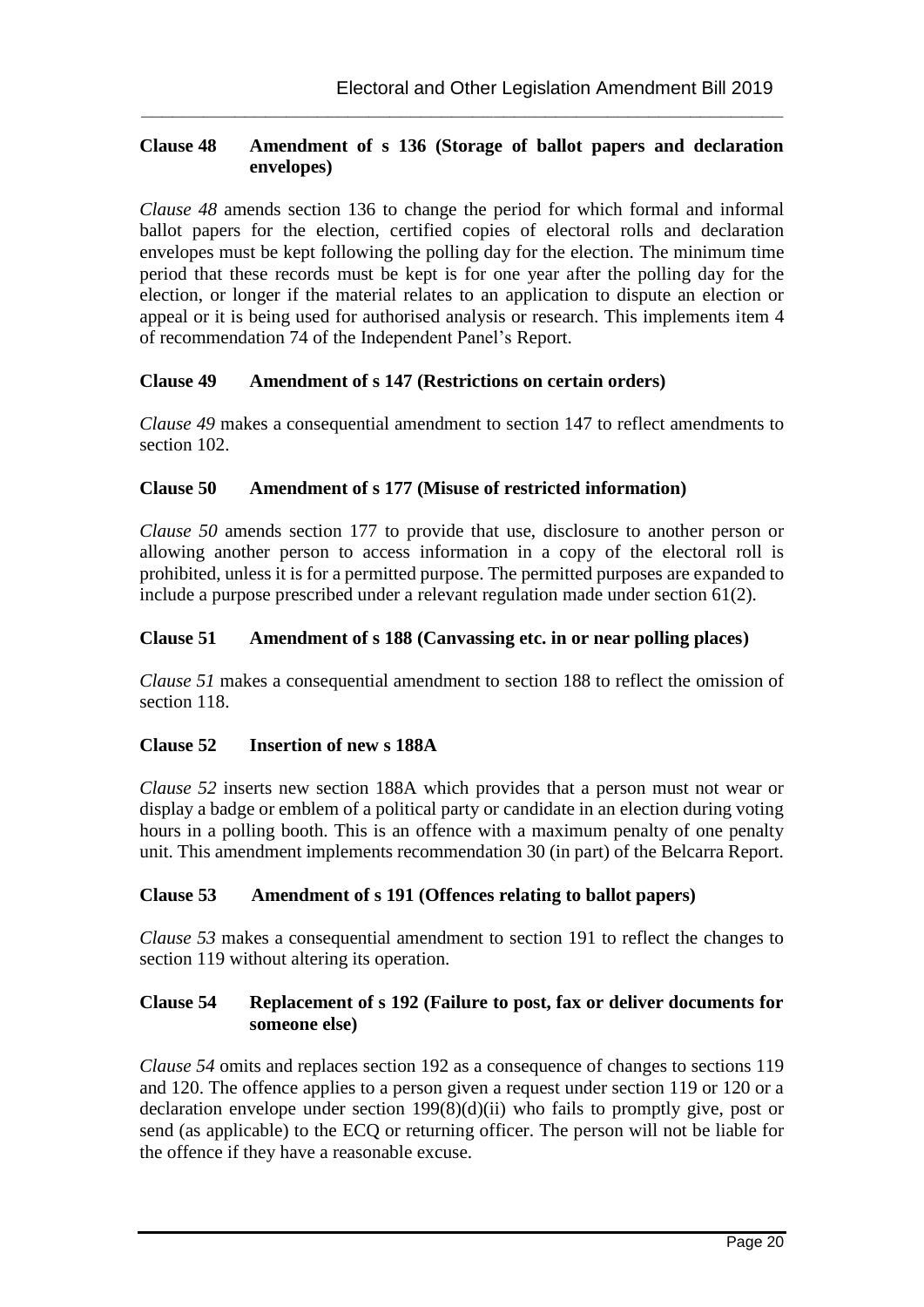#### **Clause 55 Amendment of s 194 (Breaking seals on parcels)**

*Clause 55* makes a consequential amendment to section 194 without altering its operation.

**\_\_\_\_\_\_\_\_\_\_\_\_\_\_\_\_\_\_\_\_\_\_\_\_\_\_\_\_\_\_\_\_\_\_\_\_\_\_\_\_\_\_\_\_\_\_\_\_\_\_\_\_\_\_\_\_\_\_\_\_\_\_**

#### **Clause 56 Amendment of s 195 (Duty of witness to signing of declaration voting papers)**

*Clause 56* makes a consequential amendment to section 195 without altering its operation.

#### **Clause 57 Amendment of s 197 (Definitions)**

*Clause 57* inserts new definitions into section 197 for "disclosure period" (which refers to section 198) and "source" (which refers to section 260A).

#### **Clause 58 Replacement of s 198 (Meaning of disclosure period)**

*Clause 58* omits and replaces section 198. This amendment ensures that the period for disclosure is consistent with the introduction of four-year fixed terms. The effect of the provision is to ensure that the disclosure period for a candidate in an election runs from 30 days after the last general election or intervening by-election in which the person was a candidate. In addition, in circumstances where a candidate in an election was not previously a candidate in a general election or by-election, disclosure will apply from the earliest of nomination or indication of an intention to be a candidate. For a third party, the disclosure period for an election starts 30 days after the polling day for the last general election and ends 30 days after the polling day for the election.

#### **Clause 59 Insertion of new ss 260A and 260B**

*Clause 59* inserts new sections 260A and 260B. These amendments implement recommendation 6 of the Belcarra Report.

New section 260A specifies the circumstances in which an entity is the source of a gift or loan. This provides that where a first person or entity provides a gift or loan through an intermediary with the main purpose of enabling that intermediary to make an ultimate gift or loan, the first person or entity is considered to be the "source" of the gift or loan.

New section 206B requires an entity making a gift or loan to a registered political party or candidate equal to or exceeding the gift threshold amount who is not the source of the gift or loan to give the recipient notice of that fact and provide the relevant particulars of the entity that is the source of the gift or loan. This requirement also applies to an entity making a gift to a third party to which section 263 applies. Failure to comply with this requirement is an offence with a maximum penalty of 20 penalty units.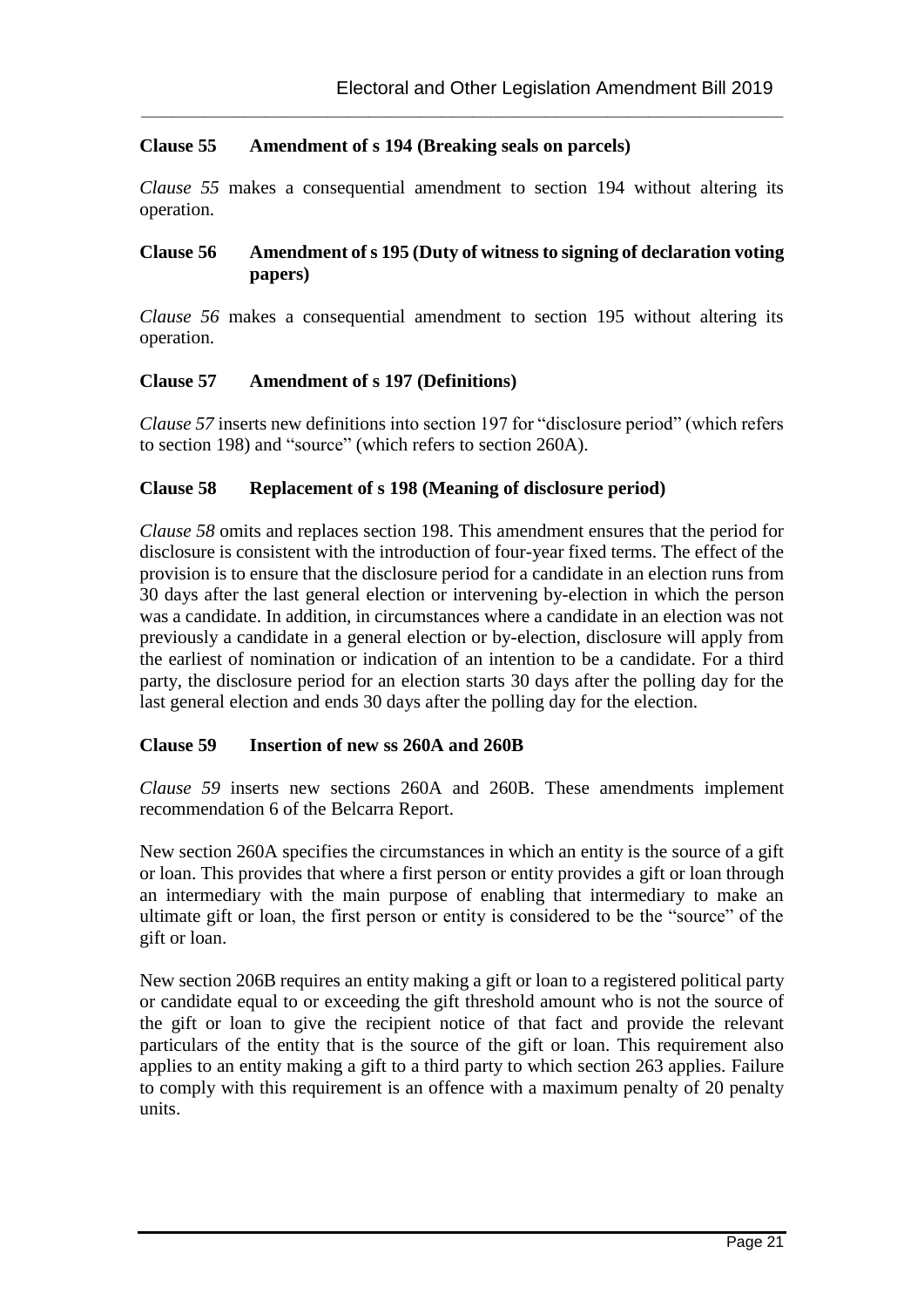#### **Clause 60 Amendment of s 261 (Disclosure by candidates of gifts)**

*Clause 60* amends section 261 to require relevant particulars of the entity that is the source of the gift, if applicable, to be included in a candidate's return about the gift.

**\_\_\_\_\_\_\_\_\_\_\_\_\_\_\_\_\_\_\_\_\_\_\_\_\_\_\_\_\_\_\_\_\_\_\_\_\_\_\_\_\_\_\_\_\_\_\_\_\_\_\_\_\_\_\_\_\_\_\_\_\_\_**

#### **Clause 61 Amendment of s 262 (Loans to candidates)**

*Clause 61* amends section 262 to require relevant particulars of the entity that is the source of the loan, if applicable, to be included in a candidate's return about the loan.

#### **Clause 62 Amendment of s 263 (Disclosure of gifts by third parties that incur expenditure for political purposes)**

*Clause 62* omits section 263(4). It also amends section 263(5) to require relevant particulars of the entity that is the source of a gift, if applicable, in the return of gifts received by third parties that incur expenditure for political purposes.

#### **Clause 63 Amendment of s 264 (Disclosure by third parties of gifts to candidates)**

*Clause 63* amends section 264 to require relevant particulars of the entity that is the source of a gift, if applicable, to be included in a third party's return relating to a gift to a candidate, if applicable.

#### **Clause 64 Amendment of s 265 (Gifts to political parties)**

*Clause 64* amends section 265 to require relevant particulars of the entity that is the source of the gift, if applicable, to be included in returns relating to a gift to a registered political party.

#### **Clause 65 Amendment of s 272 (Particular loans not to be received)**

*Clause 65* amends section 272 to require a record to be kept of the relevant particulars of the entity that is the source of the loan to a political party or candidate, if applicable.

#### **Clause 66 Amendment of s 283 (Returns of electoral expenditure)**

*Clause 66* amends section 283 to require returns of electoral expenditure in relation to a candidate in an election to include details of the name and business address of the person who supplied the goods or service to which the expenditure relates, a description of the goods or service and the amount of the expenditure.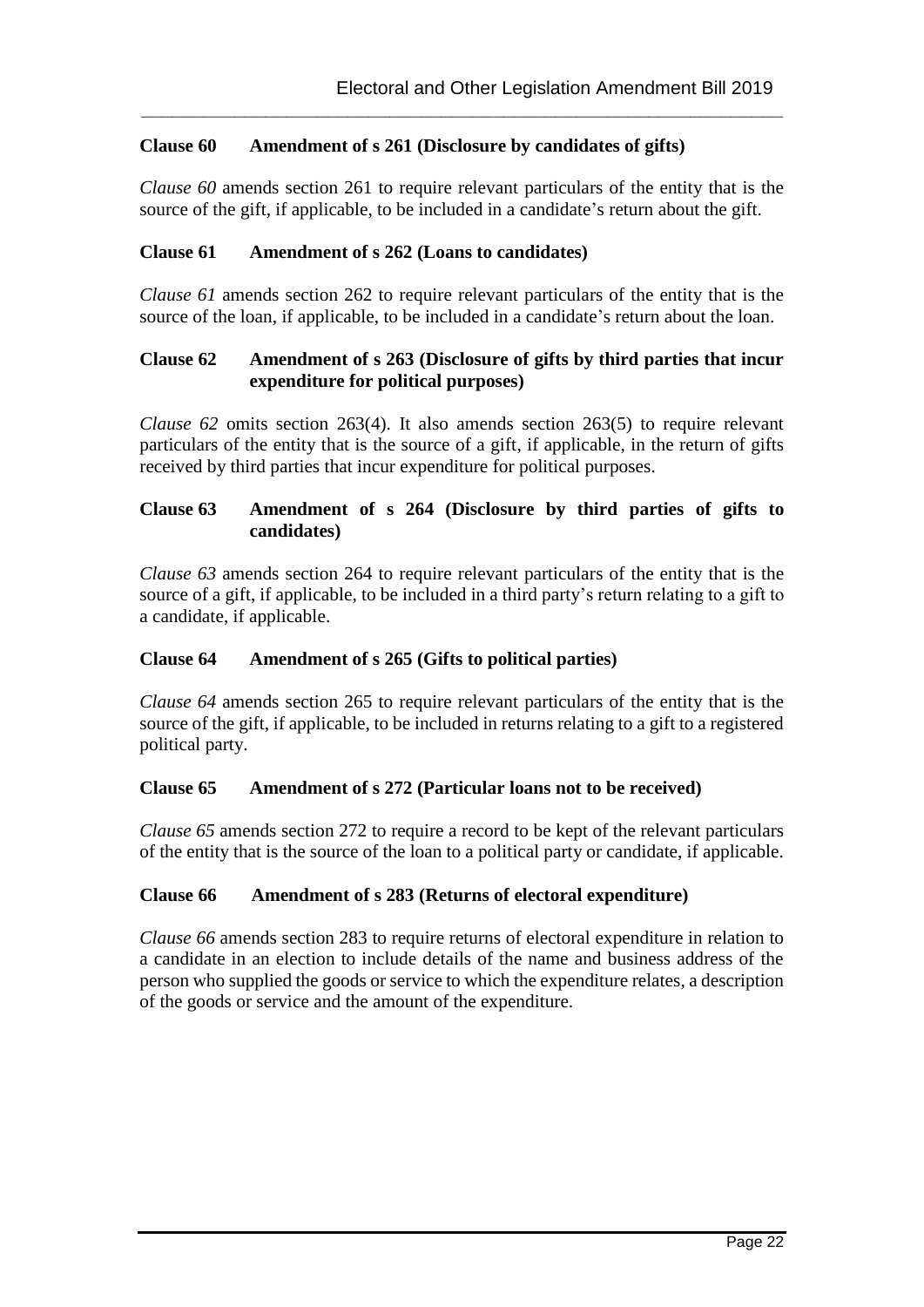#### **Clause 67 Amendment of s 307 (Offences)**

*Clause 67* amends section 307 to:

 insert new subsection 307(2A) which provides an offence with a maximum penalty of 20 penalty units for failing to provide information required to be given under section 312A;

**\_\_\_\_\_\_\_\_\_\_\_\_\_\_\_\_\_\_\_\_\_\_\_\_\_\_\_\_\_\_\_\_\_\_\_\_\_\_\_\_\_\_\_\_\_\_\_\_\_\_\_\_\_\_\_\_\_\_\_\_\_\_**

- increase the maximum penalty to 100 penalty units for a person who lodges a claim under division 4 or gives a return under division  $\overline{7}$  or 10 that contains particulars that are, to the knowledge of the person, false or misleading in a material particular; and
- allow a prosecution for an offence against a provision of section 307 to be started at any time within 4 years after the offence was committed.

These amendments implement recommendation 30 (in part) of the Belcarra Report.

#### **Clause 68 Insertion of new section 307D**

*Clause 68* inserts new section 307D which prohibits a person from publishing information about a gift made to, or received by, a candidate in an election, registered political party and third party that the person knows is false or misleading in a material particular. A person will not have committed an offence if the information is a true copy or fair summary of information on the gifts register maintained by the ECQ. The offence has a maximum penalty of 20 penalty units. This amendment implements recommendation 30 (in part) of the Belcarra Report.

#### **Clause 69 Amendment of s 309 (Records to be kept)**

*Clause 69* amends section 309 to require certain records relating to claims or returns under part 11 to be kept for a period of at least five years from the day on which the claim or return was made or required to be made. This amendment implements item 5 of recommendation 74 (in part) of the Independent Panel's report.

#### **Clause 70 Insertion of new s 312A**

*Clause 70* inserts new section 312A. This section requires a person who was unable to obtain certain particulars required to complete a return, lodged an incomplete return pursuant to section 312, and subsequently obtains the particulars within 5 years, to give notice to the ECQ identifying the relevant return and the particulars.

#### **Clause 71 Amendment of s 316 (Publishing of returns)**

*Clause 71* amends section 316 to provide that the ECQ must publish a return given to it under part 11 on its website within five business days after it is given to the ECQ. However, if the return contains the addresses of silent electors or other information that is prescribed, a copy of the return must be published with that information deleted.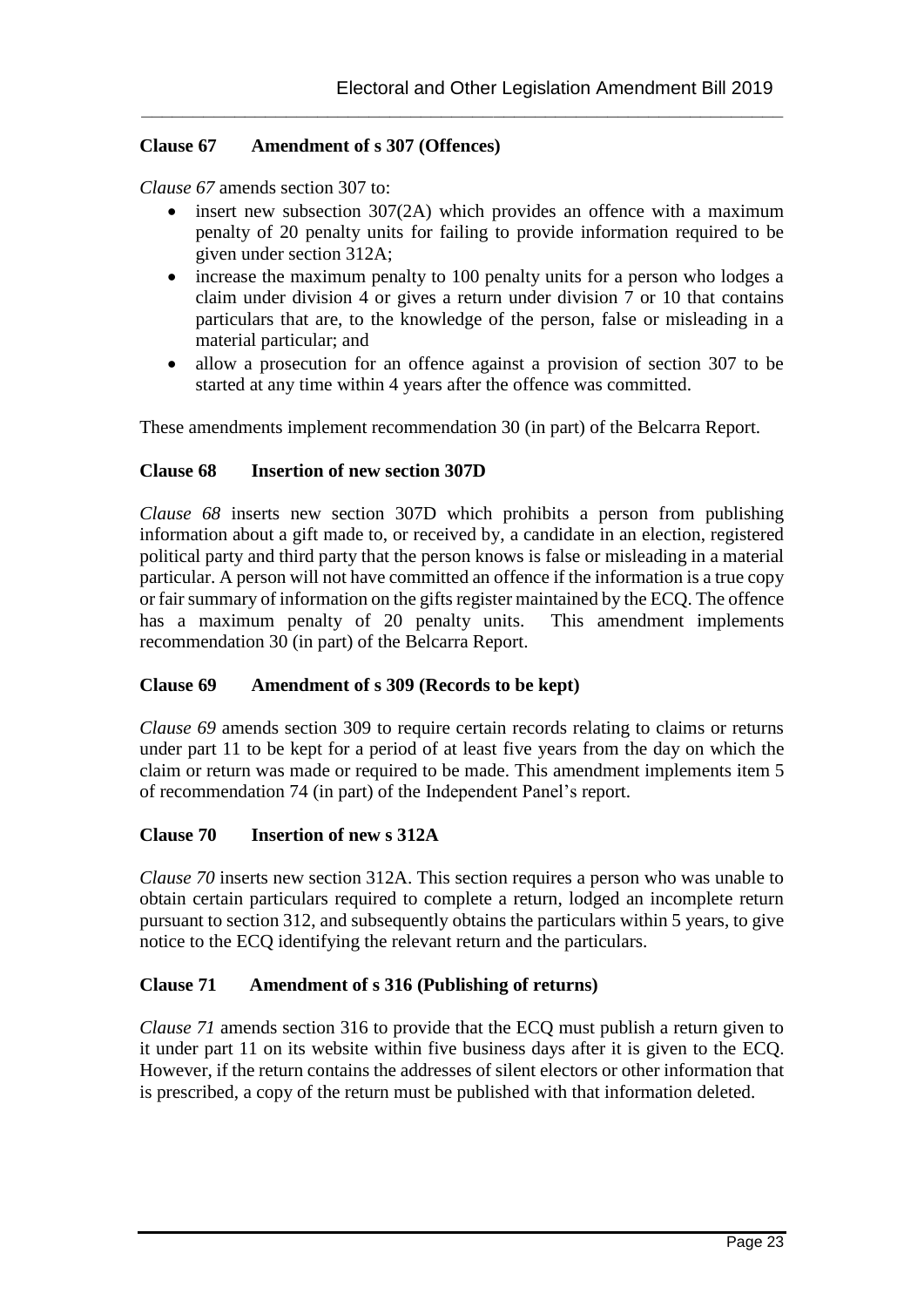## **Clause 72 Amendment of s 317 (Inspection and supply of copies of claims and returns)**

**\_\_\_\_\_\_\_\_\_\_\_\_\_\_\_\_\_\_\_\_\_\_\_\_\_\_\_\_\_\_\_\_\_\_\_\_\_\_\_\_\_\_\_\_\_\_\_\_\_\_\_\_\_\_\_\_\_\_\_\_\_\_**

*Clause 72* amends section 317 to reflect that returns given to the ECQ will be published on the ECQ's website (pursuant to section 316) and therefore the timeframe for preventing perusal or obtaining a copy at the ECQ's office is no longer relevant.

### **Clause 73 Insertion of new pt 13, div 10**

*Clause 73* inserts new transitional provisions sections 428 to 435.

New section 428 provides definitions used in part 13, division 10.

New section 429 provides that any incumbents appointed as returning officers or assistant returning officers under section 31 or 32 of the Act are terminated upon commencement. Amendments to those sections provide that the ECQ will manage the appointments in the future.

New section 430 provides that, for the purposes of amended sections 35 and 38, a reference to a general election or the return of a writ for an election includes either of those events before commencement. It also provides that, for the purposes of amended section 38, a reference to an electoral redistribution includes one that happened before commencement.

New section 431 provides that the disclosure period for an election under previous section 198 applies in relation to the first general election after commencement and any other election preceding this general election.

New section 432 provides that new section 312A does not apply to a notice given under section 312 before commencement.

New section 433 provides that returns to which section 316 did not apply to before commencement and were published by the ECQ on its website were, and continue to, be published for the purposes of the Act.

New section 434 provides that if a person was required to keep a record under section 309 (for at least three years) and this period has not ended will be subject to amended section 309.

New section 435 provides that the change to the period for starting an offence only applies in relation to an offence committed after commencement.

## **Part 3 Amendments of Referendums Act 1997**

## **Clause 74 Act amended**

*Clause 74* provides that part 3 amends the *Referendums Act 1997*.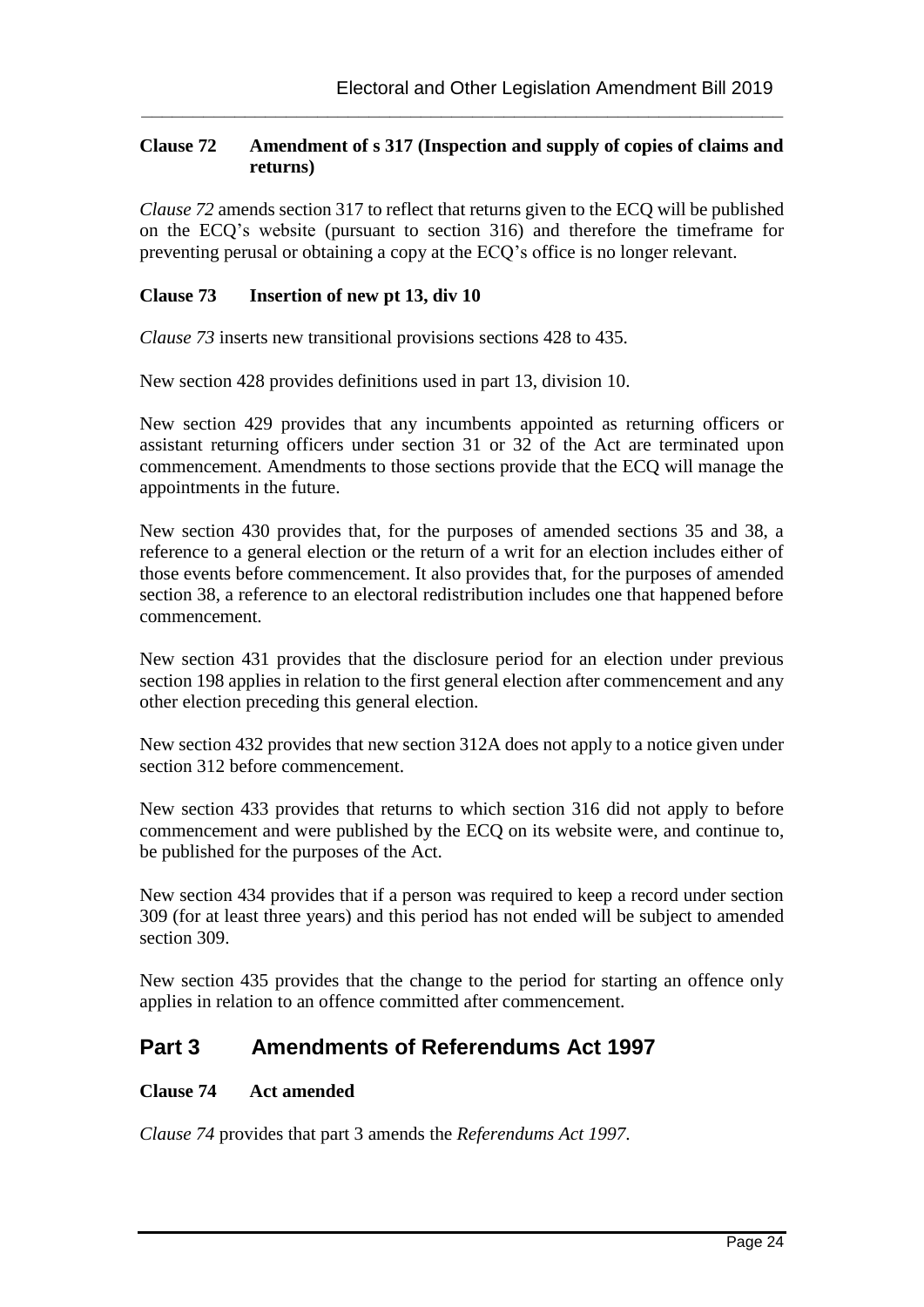## **Clause 75 Insertion of new pt 4, div 1AA**

*Clause 75* inserts new section 14A (Particular references relating to an electoral district) which is an interpretive provision relevant to part 4. This provision makes it clear that references in relation to an electoral district or a returning officer in relation to an elector, or a polling booth in relation to an elector, will have the particular meaning set out in the section. This will streamline those provisions which use such references.

**\_\_\_\_\_\_\_\_\_\_\_\_\_\_\_\_\_\_\_\_\_\_\_\_\_\_\_\_\_\_\_\_\_\_\_\_\_\_\_\_\_\_\_\_\_\_\_\_\_\_\_\_\_\_\_\_\_\_\_\_\_\_**

## **Clause 76 Amendment of s 15 (Setting up and operating polling booths)**

*Clause 76* amends section 15 to require the ECQ to advertise specific information about each polling booth for a referendum in the way it considers appropriate, rather than in the gazette, consistent with the amendments to section 98 of the Electoral Act.

The effect of this amendment will be to allow absentee voters to make ordinary votes if they attend a polling booth outside their electoral district on polling day. For each polling booth, the ECQ must advertise those electoral districts for which an elector may make an ordinary vote at the booth. If the ECQ choses to do so, it could advertise that all polling booths will accept ordinary votes for all districts, or it could be selective.

## **Clause 77 Amendment of s 16 (Kinds of polling booths)**

*Clause 77* amends section 16 to allow the ECQ to declare mobile polling booths by notice published on the ECQ's website rather than by gazette. The notice can also declare the electoral districts for which electors may make an ordinary vote at the mobile polling booth. This is consistent with the amendments to section 99 of the Electoral Act.

## **Clause 78 Insertion of new ss 16A and 16B**

*Clause 78* inserts new section 16A (replacing section 24B) which allows the ECQ to declare pre-poll voting offices and publish the declaration in the way the ECQ considers appropriate. It also allows the ECQ to declare those electoral districts for which ordinary votes may be cast at each pre-poll office. This is consistent with the amendments to section 99A of the Electoral Act. An ECQ office will be notified as a pre-poll office if the ECQ decides to allow electors to cast votes for the referendum at the office, giving the ECQ greater control over polling locations and services to be provided.

The clause also inserts new section 16B which allows a returning officer to suspend the poll at a polling booth in limited circumstances. This is consistent with the insertion of new section 99B into the Electoral Act.

## **Clause 79 Amendment of s 17 (Adjournment of poll at polling booth)**

*Clause 79* expands the circumstances of emergency where it may be appropriate for a returning officer to adjourn the poll at a polling booth.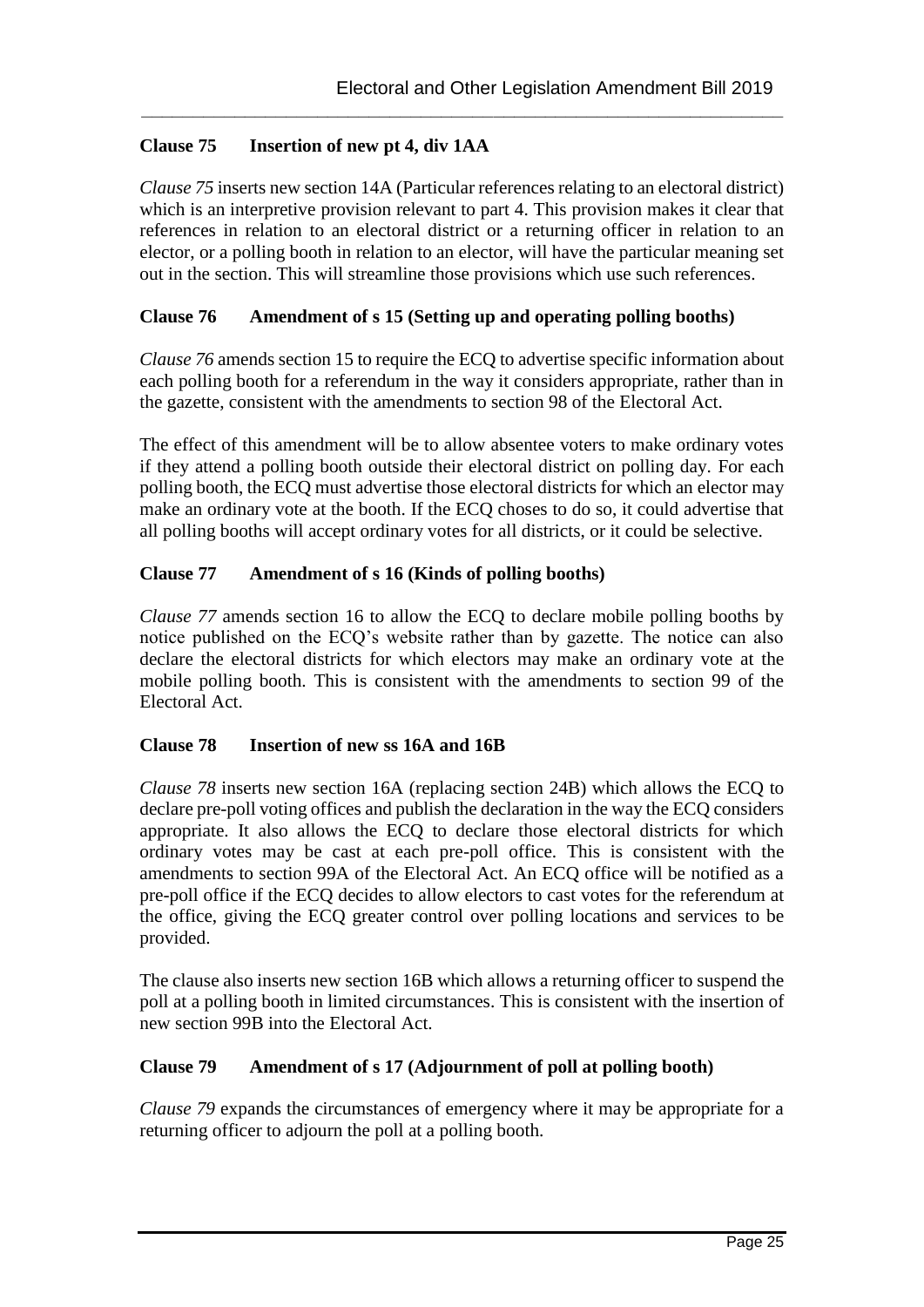#### **Clause 80 Insertion of new s 17A**

*Clause 80* inserts new section 17A which requires the ECQ to ensure that a sufficient number of certified copies of the electoral roll and ballot papers for each electoral district are available at a polling place. A certified copy of the electoral roll is available if it can be accessed electronically and an issuing officer can make an electronic record of the persons to whom the officer issues ballot papers. A ballot paper for an electoral district is available if it can be reproduced at the place in accordance with the relevant requirements. This new clause replaces section 18(1). The amendment is consistent with the insertion of new section 101A into the Electoral Act.

**\_\_\_\_\_\_\_\_\_\_\_\_\_\_\_\_\_\_\_\_\_\_\_\_\_\_\_\_\_\_\_\_\_\_\_\_\_\_\_\_\_\_\_\_\_\_\_\_\_\_\_\_\_\_\_\_\_\_\_\_\_\_**

#### **Clause 81 Amendment of s 18 (Ballot papers and electoral rolls)**

*Clause 81* amends section 18 to:

- reflect content being incorporated into new section 17A;
- remove the requirement for ballot papers to be attached to a butt numbered in a regular arithmetical sequence from one and instead require the butt to contain the name of the electoral district; and
- require the ballot paper to contain the name of the State, the name of the electoral district and the day of the referendum.

This amendment is consistent with amendments to section 102 of the Electoral Act.

#### **Clause 82 Insertion of new s 18A**

*Clause 82* inserts new section 18A (Ballot papers may be reproduced if required) to allow ballot papers to be reproduced by an issuing officer if a polling place does not have, or runs out of, ballot papers for an electoral district. This will permit ballot papers to be printed on demand and integrates with other amendments allowing electronic roll mark-off so that the ECQ does not need to supply pre-printed ballot papers for every electoral district to every polling booth. This amendment is consistent with the insertion of new section 102A into the Electoral Act.

#### **Clause 83 Amendment of s 19 (Scrutineers)**

*Clause 83* amends section 19(2) to remove an unnecessary reference to other offices staffed by an issuing officer. This complements other amendments which remove the requirement for ECQ to provide polling services at all of its offices. Instead, the ECQ will have discretion to decide which of its offices will provide polling services and will advertise those as pre-poll voting offices or polling booths. This amendment is consistent with the amendments to section 104 of the Electoral Act.

#### **Clause 84 Amendment of s 21 (Who may vote)**

*Clause 84* amends section 21(3) so that a person who is serving a sentence of imprisonment of three years or longer is not entitled to vote at a referendum. This amendment is consistent with the amendments to section 106 of the Electoral Act.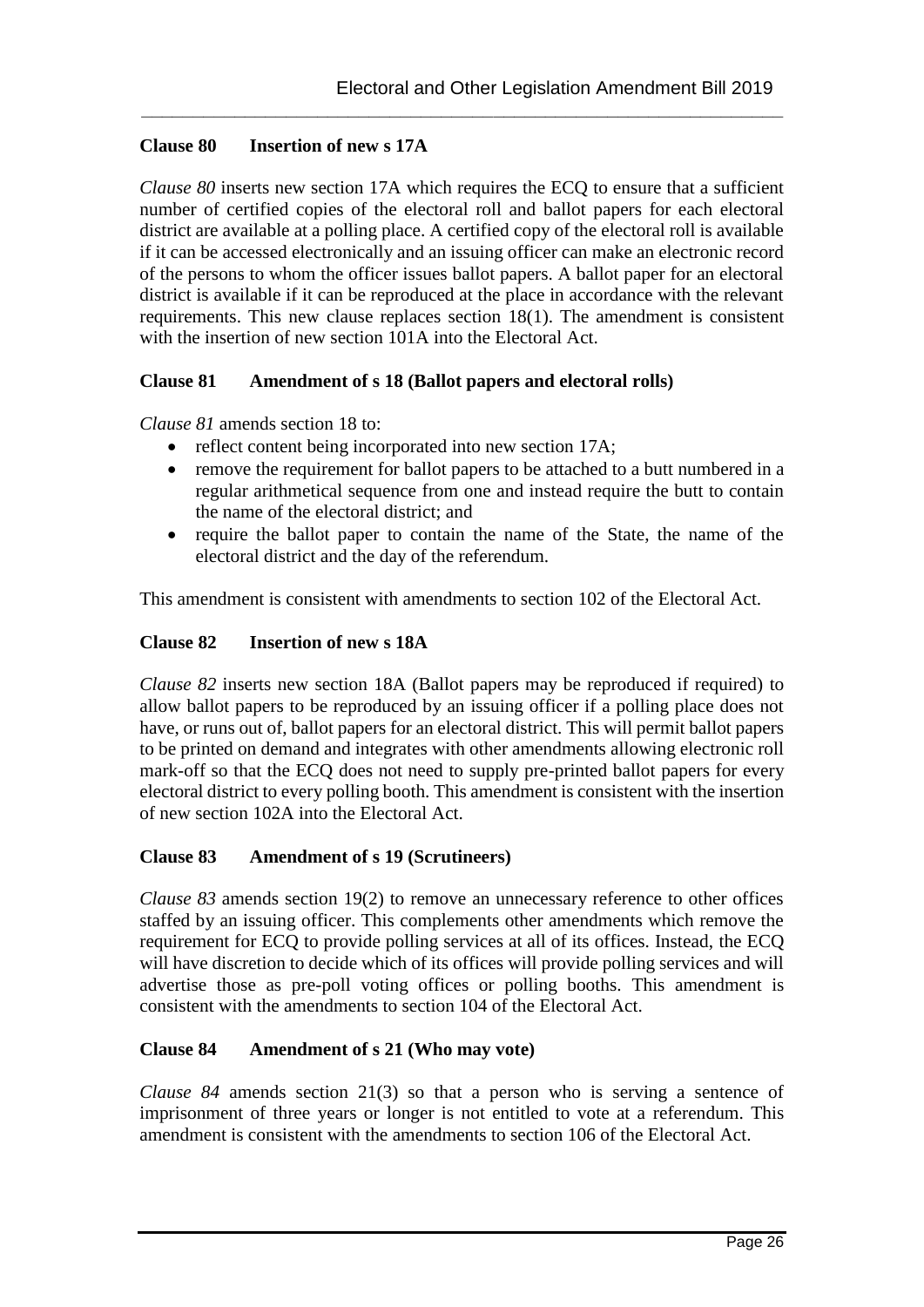## **Clause 85 Amendment of s 22 (Procedure for voting)**

*Clause 85* amends section 22 to:

 clarify that the procedures it contains do not apply to pre-poll ordinary voting, declaration voting or electronically assisted voting;

**\_\_\_\_\_\_\_\_\_\_\_\_\_\_\_\_\_\_\_\_\_\_\_\_\_\_\_\_\_\_\_\_\_\_\_\_\_\_\_\_\_\_\_\_\_\_\_\_\_\_\_\_\_\_\_\_\_\_\_\_\_\_**

- indicate that to make an ordinary vote an elector is to enter a polling booth at which an ordinary vote may be made for the electoral district for which the elector is enrolled; and
- require the issuing officer to be satisfied the person is entitled to vote at the referendum for the electoral district for which the elector is enrolled before issuing a ballot paper for that district.

This amendment is consistent with the amendments to section 107 of the Electoral Act so that absentee voters can cast an ordinary vote at a polling booth that the ECQ has advertised for that purpose.

#### **Clause 86 Amendment of s 24A (Pre-poll ordinary voting)**

*Clause 86* amends section 24A(2) to reflect that electors may make a pre-poll ordinary vote at any pre-poll voting office at which an ordinary vote is available for the electoral district for which the elector is enrolled. This amendment is consistent with the amendments to section 110 of the Electoral Act.

#### **Clause 87 Omission of s 24B (Pre-poll voting offices)**

*Clause 87* omits section 24B, which allows the ECQ to declare pre-poll voting offices for the electoral district, as it is replaced by new section 16A. This amendment is consistent with the omission of section 111 of the Electoral Act.

#### **Clause 88 Amendment of s 24C (Procedure for pre-poll ordinary voting)**

*Clause 88* amends section 24C to reflect that ballot papers issued must relate to the electoral district for which the voter is enrolled. This amendment is consistent with amendments to section 22 to allow absentee voters to cast ordinary votes at certain polling booths, and the amendments to section 112 of the Electoral Act.

#### **Clause 89 Amendment of s 25 (Who may make a declaration vote)**

*Clause 89* amends section 25 to remove the defined term "ordinary postal voter" which is now included in section 30. This amendment is consistent with the amendments to section 114 of the Electoral Act.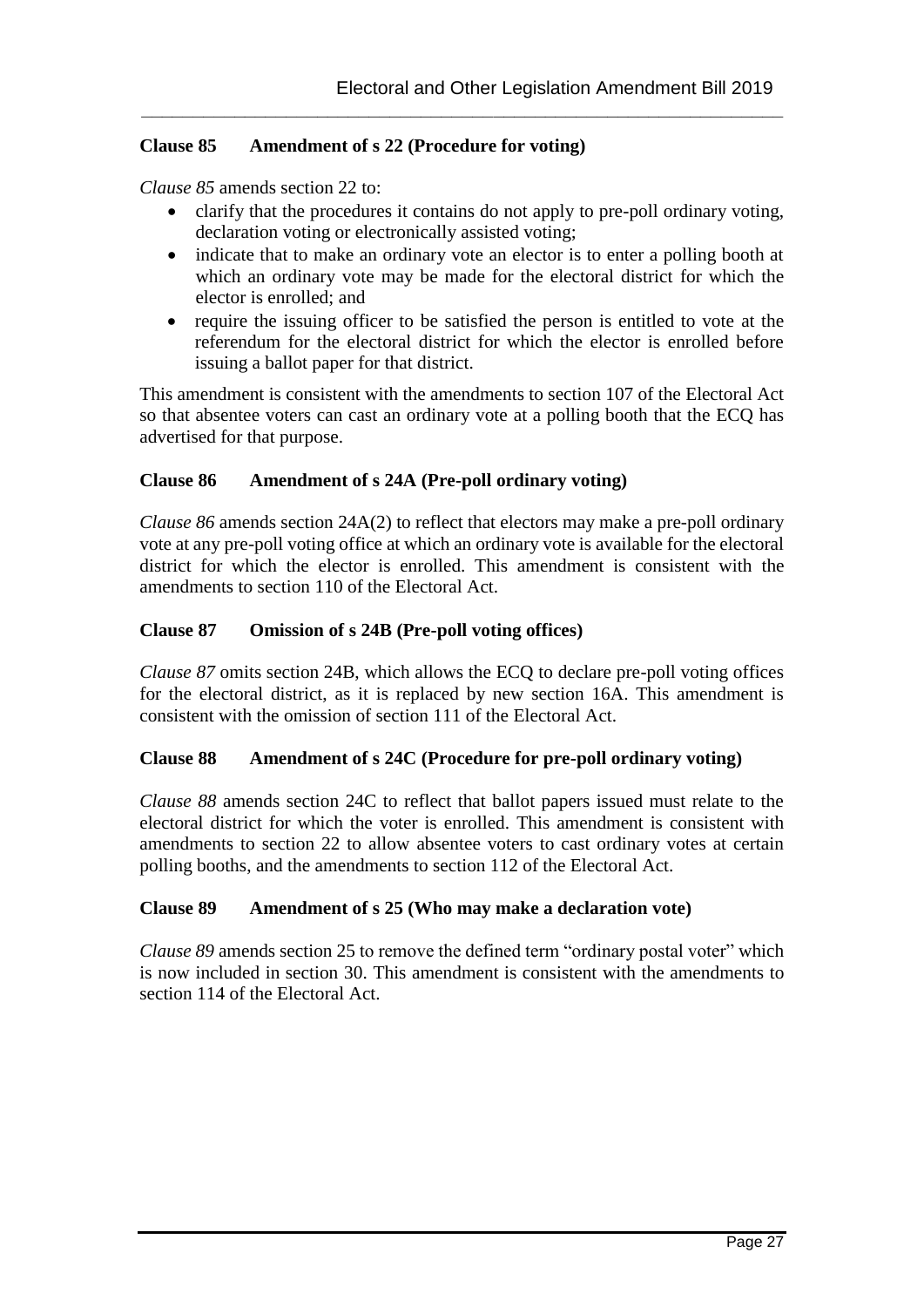## **Clause 90 Amendment of s 26 (Who must make a declaration vote)**

*Clause 90* amends section 26 to clarify that an elector only needs to make a declaration vote if they attend a polling booth that has not been established for the elector's electoral district. This amendment complements other amendments which allow absentee voters to cast an ordinary vote at a polling booth that the ECQ has advertised for that purpose. The clause also provides that an elector must make a declaration vote if for any reason the elector cannot make an ordinary vote at a polling booth on polling day. This provides a safeguard to ensure that in the event that electronic roll mark-off is unavailable or, if the elector's entitlement to vote cannot be determined, the elector is able to cast their vote using a declaration envelope.

**\_\_\_\_\_\_\_\_\_\_\_\_\_\_\_\_\_\_\_\_\_\_\_\_\_\_\_\_\_\_\_\_\_\_\_\_\_\_\_\_\_\_\_\_\_\_\_\_\_\_\_\_\_\_\_\_\_\_\_\_\_\_**

Consistent with the amendment to section 21 (which has the effect of not precluding persons serving a sentence of less than three years from voting), the clause also provides that persons who are detained in custody on polling day (whether on remand or imprisoned) and who are eligible to vote must make a declaration vote. This amendment enables prisoners who are entitled to vote to do so using postal ballots.

These amendments are consistent with the amendments to section 115 of the Electoral Act.

## **Clause 91 Amendment of s 27 (Ways in which an elector may make a declaration vote)**

*Clause 91* amends section 27 to remove separate references to ECQ offices which will be declared as pre-poll voting offices or polling booths at the discretion of the ECQ. Such offices may be located in the State, interstate or overseas. The clause also amends section 27(1)(d) which is consequential to the insertion of the new section 34B relating to spoilt ballot papers. This amendment is consistent with the amendments to section 116 of the Electoral Act.

## **Clause 92 Amendment of s 28 (Making a declaration vote at a polling booth)**

*Clause 92* amends section 28 so that a request for a declaration vote must be complied with unless the elector is enrolled for an electoral district for which an ordinary vote may be made at the polling booth. This amendment complements other amendments which allow absentee voters to cast ordinary votes at certain polling booths, and is consistent with the amendments to section 117 of the Electoral Act.

#### **Clause 93 Omission of s 29 (Making a declaration vote at a commission office)**

*Clause 93* omits section 29. ECQ offices will be declared as pre-poll voting offices if appropriate. The ECQ will no longer be required to provide declaration voting services at all of its offices and will instead control which offices to make available for such services. This amendment is consistent with the omission of section 118 from the Electoral Act.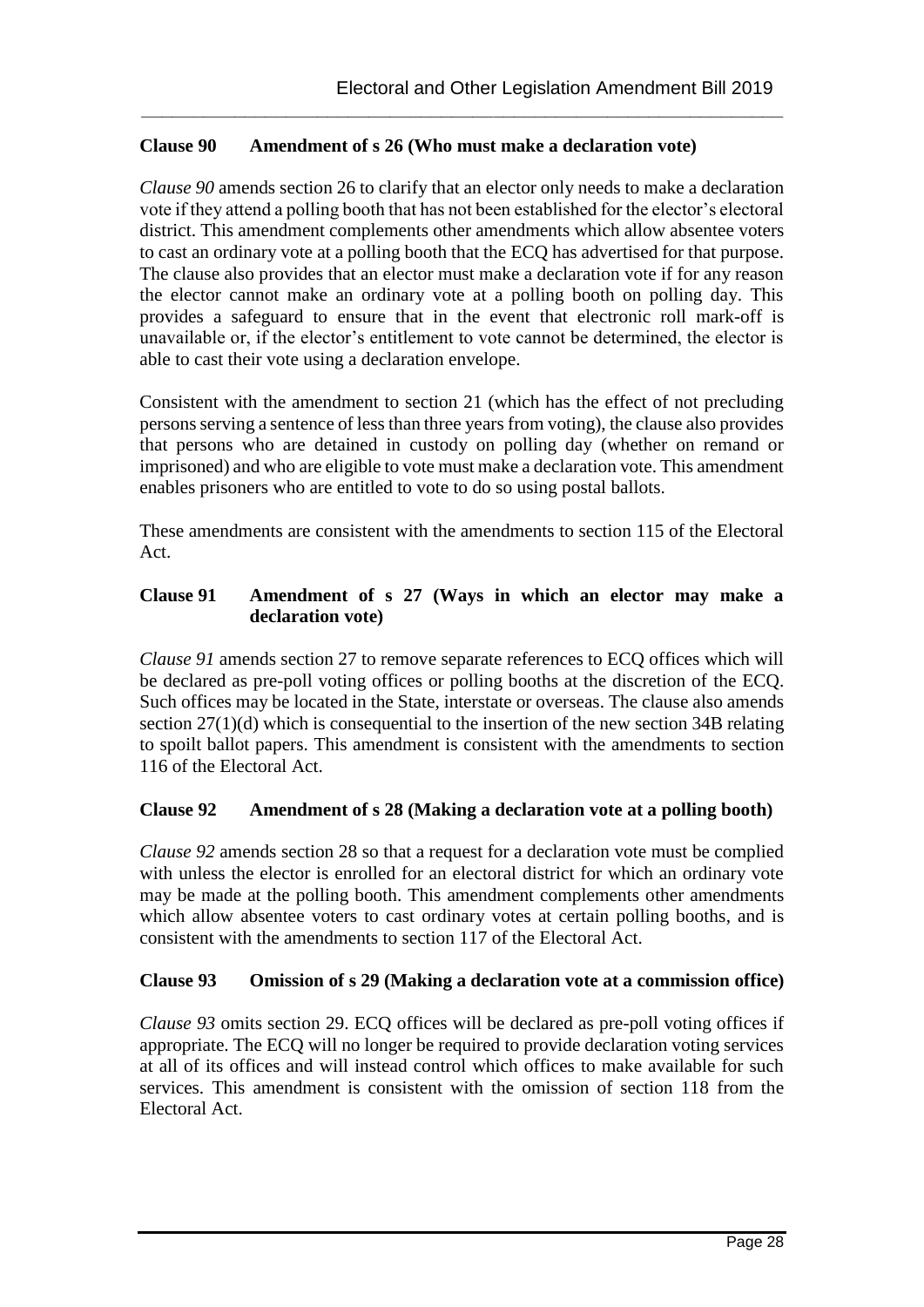## **Clause 94 Amendment of s 30 (Making a declaration vote using posted referendum papers)**

**\_\_\_\_\_\_\_\_\_\_\_\_\_\_\_\_\_\_\_\_\_\_\_\_\_\_\_\_\_\_\_\_\_\_\_\_\_\_\_\_\_\_\_\_\_\_\_\_\_\_\_\_\_\_\_\_\_\_\_\_\_\_**

*Clause 94* amends the deadline by which applications for postal votes must be made. Requests must be received by the ECQ or the returning officer not later than 7pm on the day that is 12 days before polling day for a ballot paper or declaration envelope to be posted, delivered or sent. This day will normally fall on the second Monday before polling day, allowing the ECQ 10 business days to send the postal ballot papers to the elector.

An elector may make a request by calling the ECQ directly, or by completing the approved form (for example, by submitting the form electronically on the ECQ's website). An elector may ask another person to give their completed written request form to the ECQ on their behalf. Someone else cannot call the ECQ to make the request on behalf of the elector.

If an elector makes a request after the deadline, the ECQ must notify the elector as such (for example, by text or email). The ECQ or the returning officer must post, deliver or send the ballot paper or declaration envelope as soon as practicable after receiving the request.

These amendments are consistent with the amendments to section 119 of the Electoral Act.

## **Clause 95 Amendment of s 31 (Electoral visitor voting)**

*Clause 95* amends section 31 to clarify how an elector may make a request to vote as an electoral visitor voter. An elector must make the request in writing in the approved form (for example, by submitting the form electronically on the ECQ's website). The completed form may be given to the ECQ or returning officer directly or the elector may ask someone else to give it on their behalf. Unlike postal voting, an elector cannot call the ECQ to request to be an electoral visitor voter over the phone. This amendment is consistent with amendments to section 120 of the Electoral Act.

## **Clause 96 Insertion of new pt 4, div 3, sdiv 4**

*Clause 96* inserts sections 34A and 34B in new part 4, division 3 and subdivision 4.

New section 34A allows an issuing officer, in certain circumstances, to give an elector another ballot paper where they provide their spoilt ballot paper to the issuing officer. New section 34B allows postal voters to request a replacement postal ballot paper if they do not receive their ballot paper or if they receive it but it is damaged. The elector must make additional declarations on the declaration envelope that the ballot paper was lost or damaged. These amendments correspond with the insertion of sections 123A and 123B into the Electoral Act.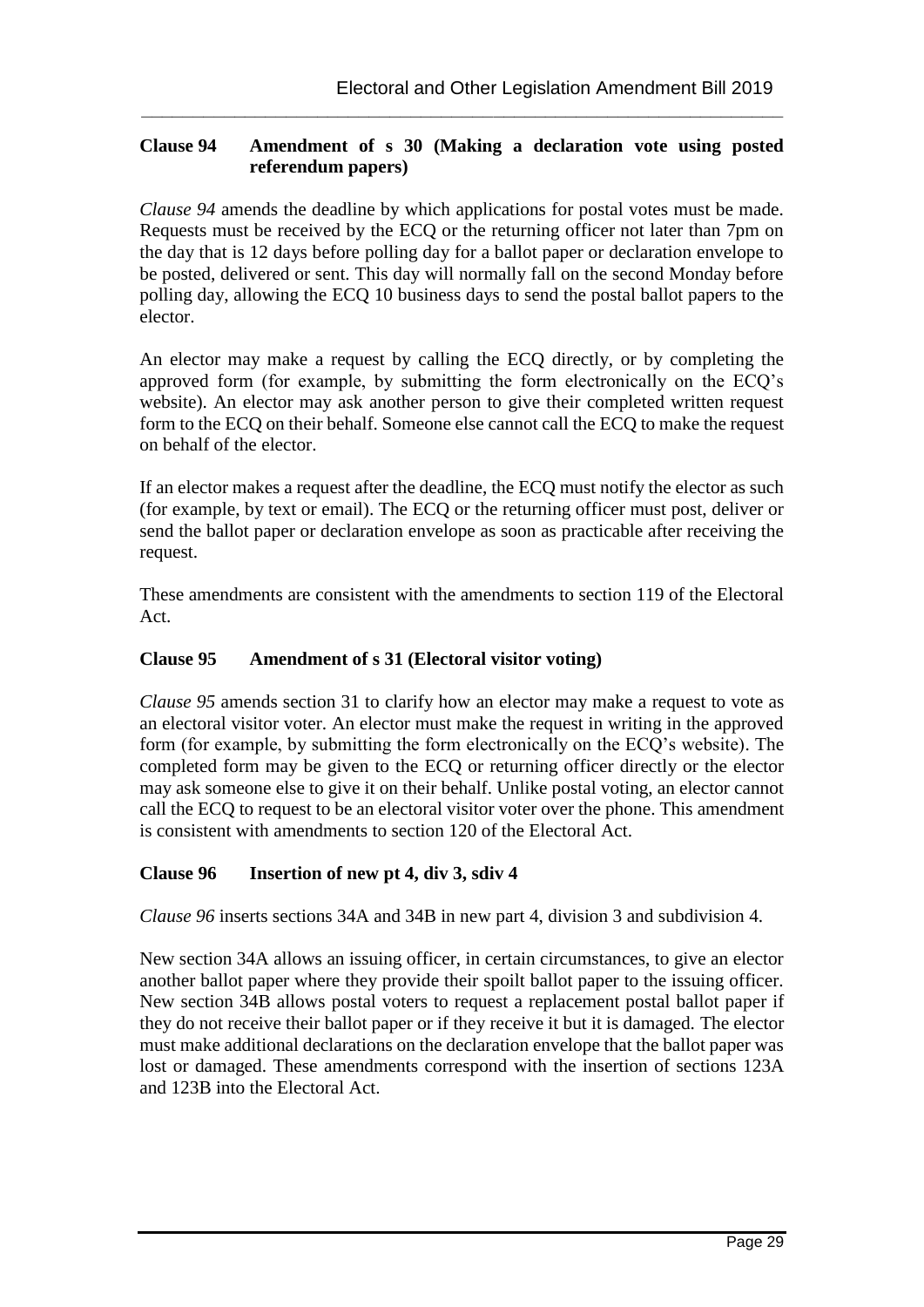## **Clause 97 Amendment of s 36 (Preliminary processing of declaration envelopes and ballot papers)**

**\_\_\_\_\_\_\_\_\_\_\_\_\_\_\_\_\_\_\_\_\_\_\_\_\_\_\_\_\_\_\_\_\_\_\_\_\_\_\_\_\_\_\_\_\_\_\_\_\_\_\_\_\_\_\_\_\_\_\_\_\_\_**

*Clause 97* amends section 36 to clarify that the examination of declaration envelopes can occur before or after polling day (but not on polling day). This corresponds with the amendments to section 125 of the Electoral Act.

#### **Clause 98 Amendment of s 37 (Preliminary and official counting of votes)**

*Clause 98* amends section 37 to provide that votes must be counted in accordance with the ECQ's procedures for counting absentee votes made under section 41A. This corresponds with the amendments to section 126 of the Electoral Act.

#### **Clause 99 Replacement of s 38 (Preliminary counting of ordinary votes)**

*Clause 99* replaces section 38 to allow for any absentee votes that have been cast as ordinary votes at a polling booth, together with any postal votes that have been preliminarily processed under section 36 to be counted in the preliminary count. The section also ensures that the staff must follow the procedures approved under new section 130A in order to ensure that the secrecy of the vote is maintained.

This corresponds with the amendments to section 127 of the Electoral Act.

#### **Clause 100 Amendment of s 39 (Official counting of votes)**

*Clause 100* amends section 39 as a result of the amendments to section 38 which result in different parcels being made for each electoral district.

This corresponds with the amendments to section 128 of the Electoral Act.

#### **Clause 101 Insertion of new s 41A**

*Clause 101* inserts new section 41A which requires the ECQ to make procedures about how absentee votes at a referendum are to be counted. Absentee votes are votes cast by electors at a polling booth that is located outside of the elector's electoral district. The procedures must provide for a number of specific issues, including ensuring votes are counted at polling places in a way that does not compromise the secrecy of voting.

This corresponds with the insertion of section 130A into the Electoral Act.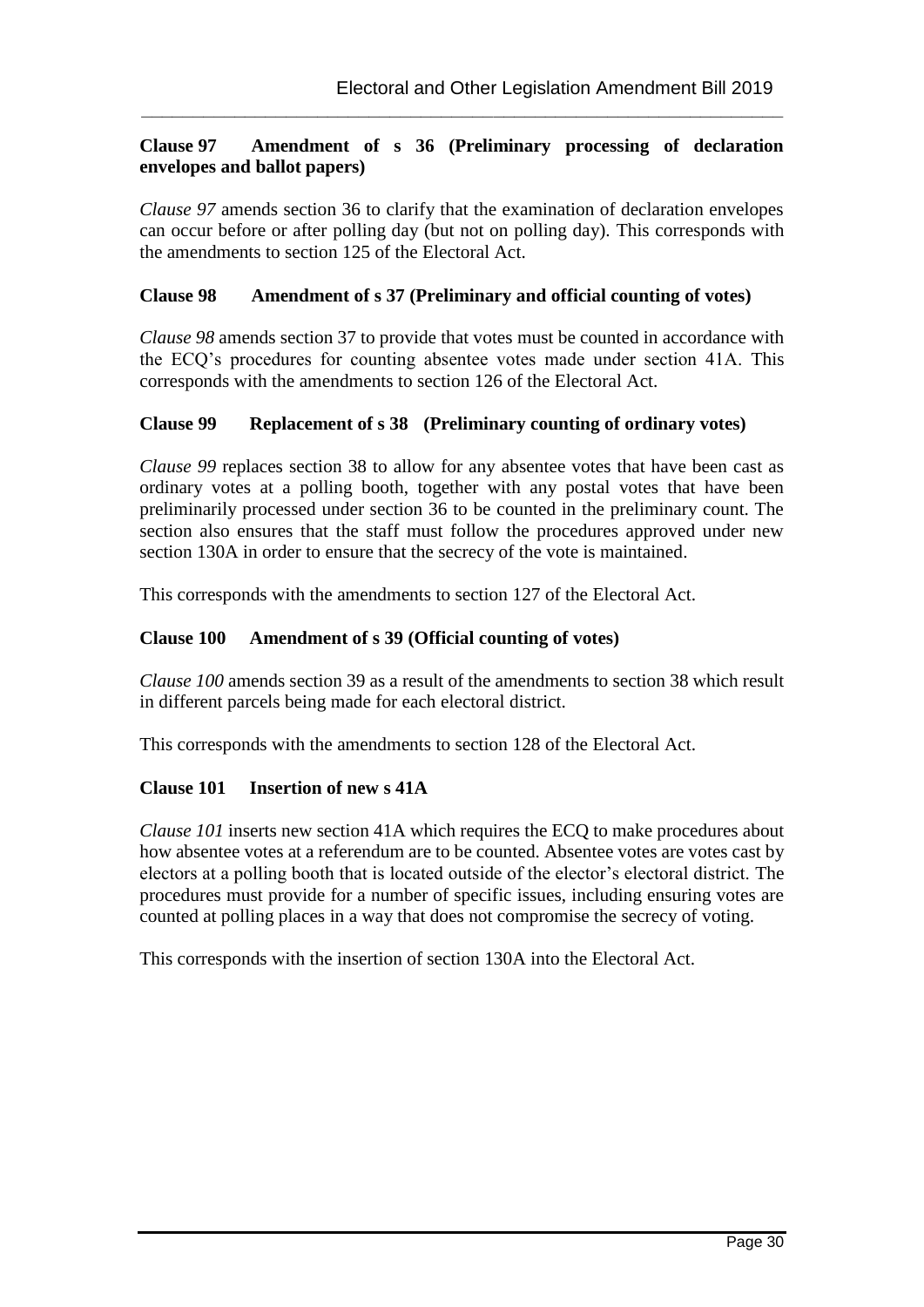### **Clause 102 Amendment of s 46 (Storage of ballot papers and declaration envelopes)**

**\_\_\_\_\_\_\_\_\_\_\_\_\_\_\_\_\_\_\_\_\_\_\_\_\_\_\_\_\_\_\_\_\_\_\_\_\_\_\_\_\_\_\_\_\_\_\_\_\_\_\_\_\_\_\_\_\_\_\_\_\_\_**

*Clause 102* amends section 46 to change the period for which formal and informal ballot papers for the referendum, certified copies of electoral rolls and declaration envelopes must be kept following the polling day for the referendum. The minimum time period that these records must be kept is for one year after the polling day after the referendum, or longer if the material related to an application to dispute a referendum or appeal or it is being used for authorised analysis or research. This corresponds with the amendments to section 136 of the Electoral Act.

#### **Clause 103 Amendment of s 72 (Author of referendum matter must be named)**

*Clause 103* amends section 72 to include a maximum penalty for a corporation of 85 penalty units and indicate that publishing on the internet is covered by the provision. The clause also omits the defined term "referendum matter" which has been moved to the dictionary.

### **Clause 104 Amendment of s 73 (Headline to general referendum matter advertisements)**

*Clause 104* amends section 73 to increase the maximum penalty for an individual to 10 penalty units and include a maximum penalty for a corporation of 40 penalty units.

#### **Clause 105 Amendment of s 76 (Leave to vote)**

*Clause 105* amends section 76 to increase the penalty for an individual to 10 penalty units and include a maximum penalty for a corporation of 40 penalty units.

#### **Clause 106 Amendment of s 77 (Canvassing etc. in or near polling places)**

*Clause 106* amends section 77 to increase the maximum penalty to 10 penalty units. The clause also makes a consequential amendment arising from the omission of section 29.

#### **Clause 107 Amendment of s 78 (Interrupting voting etc)**

*Clause 107* amends section 78 to increase the maximum penalty to 10 penalty units.

#### **Clause 108 Amendment of s 82 (Offences relating to ballot papers)**

*Clause 108* makes a consequential amendment to section 82 arising from amendments to section 30.

#### **Clause 109 Amendment of s 83 (Failure to give, post or send documents for someone else)**

*Clause 109* makes a consequential amendment to section 83 arising from amendments to section 30.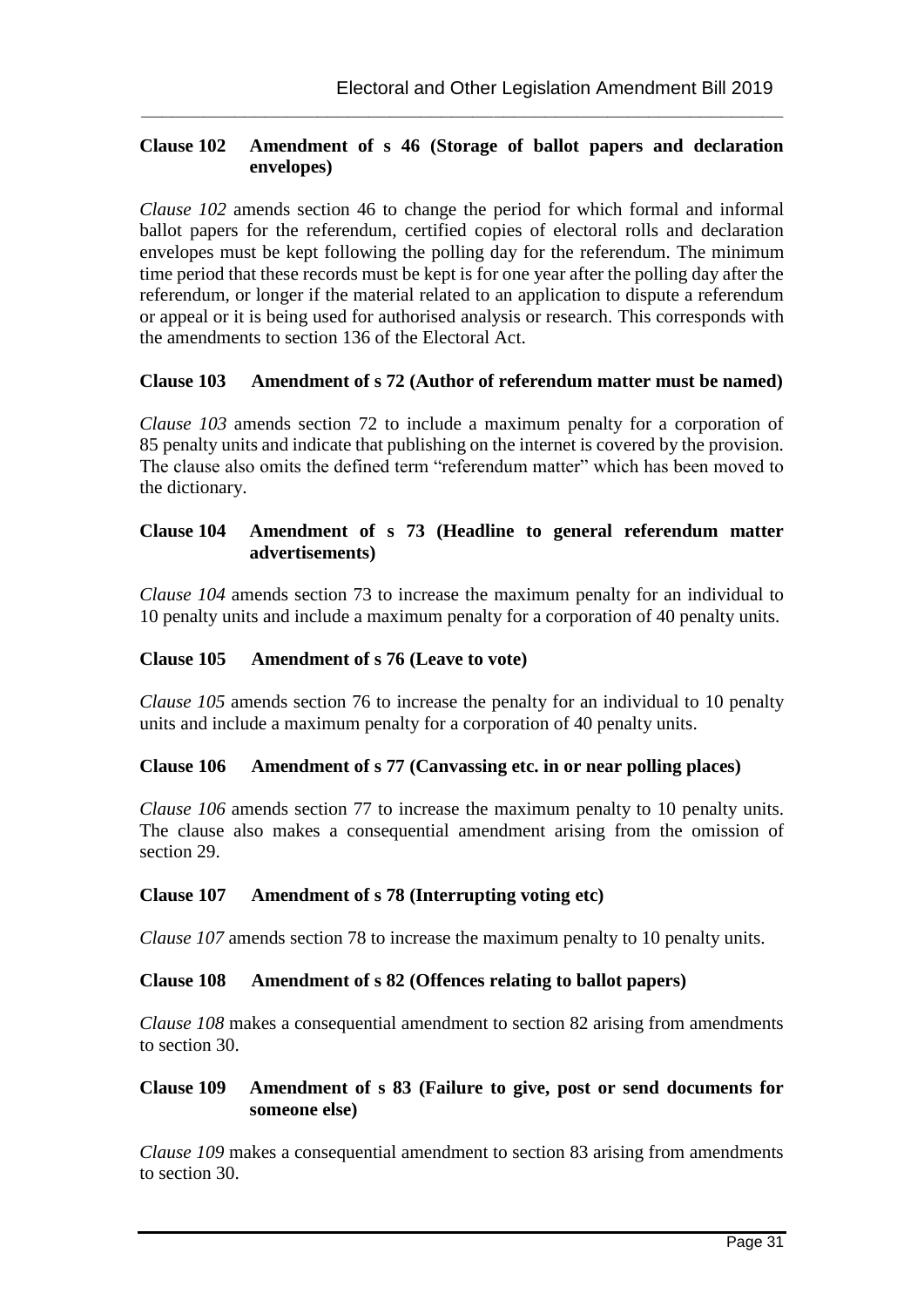## **Clause 110 Amendment of s 85 (Breaking seals on parcels)**

*Clause 110* makes a consequential amendment to section 85 arising from amendments to section 38.

**\_\_\_\_\_\_\_\_\_\_\_\_\_\_\_\_\_\_\_\_\_\_\_\_\_\_\_\_\_\_\_\_\_\_\_\_\_\_\_\_\_\_\_\_\_\_\_\_\_\_\_\_\_\_\_\_\_\_\_\_\_\_**

#### **Clause 111 Amendment of s 86 (Duty of witness to signing of declaration voting papers)**

*Clause 111* makes a consequential amendment to section 86 arising from amendments to section 30.

#### **Clause 112 Amendment of s 88 (Extension of time)**

*Clause 112* amends section 88 as a result of changes made by the *Constitution (Fixed Term Parliament) Act 2015* to reflect the fact that both the Electoral Act and the Constitution can extend polling day in different situations.

#### **Clause 113 Amendment of s 89 (Cut-off day for electoral rolls for an election and a referendum)**

*Clause 113* amends section 89 to accommodate changes to the cut-off day for the electoral rolls for an election that may occur after the issue of the writ pursuant to the Electoral Act. If the cut-off day is amended for the election, it will be extended to that amended day for the referendum.

#### **Clause 114 Omission of s 90 (Pre-poll voting – making a declaration vote at a commission office)**

*Clause 114* omits section 90 as a result of the omission of section 29.

#### **Clause 115 Amendment of s 94 (Applications, declarations, ballot papers and references)**

*Clause 115* makes consequential amendments to section 94 arising from amendments to section 119 of the Electoral Act, and sections 29 and 30 of the Referendums Act.

#### **Clause 116 Insertion of new s 95A**

*Clause 116* inserts new section 95A (Suspension of poll at both referendum and election) which clarifies that if an election is held jointly with a referendum and the election is suspended under new section 99B of the Electoral Act, then the poll for the referendum is also suspended for the same period.

#### **Clause 117 Amendment of s 96 (Adjournment at both referendum and election)**

*Clause 117* makes a consequential amendment resulting from the insertion of section 99B of the Electoral Act.